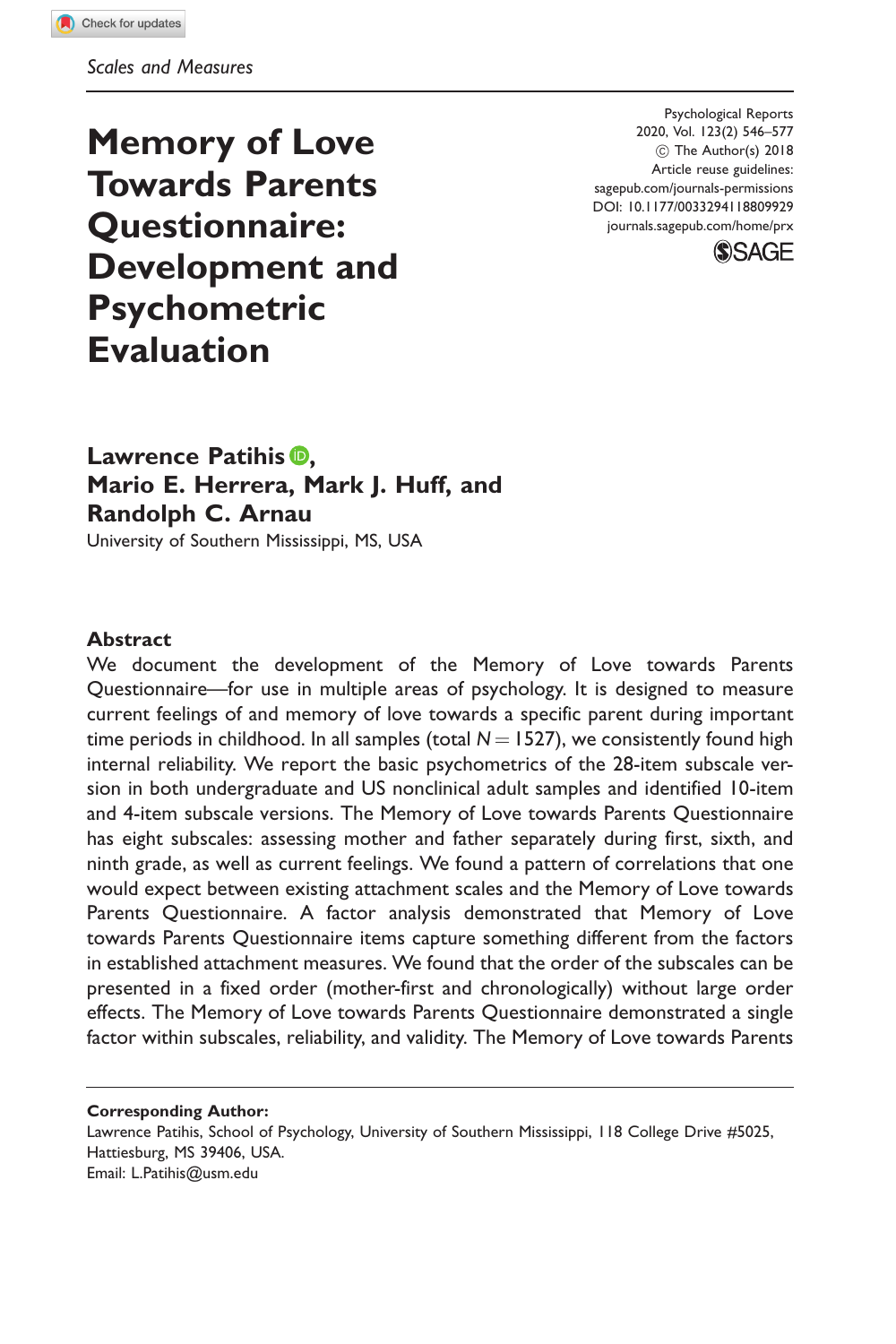Questionnaire can be used in clinical, social, developmental, and cognitive psychology.

### Keywords

Memory, love, affection, emotion, mother, father

## Introduction

For many, memories of love that they once felt towards their parents during childhood are an especially precious part of their autobiographical memory. For others, memory of a lack of love may be an equally important part of their life narrative. These memories help us assess the quality of our early life and, for some, inform our central narrative of our whole life. These narratives can be positive: for example, that one remembers feeling love in childhood and how that helped in later life. Or this narrative may be less positive: for example, that one remembers a lack of love and that required resilience and adaptation in later life—perhaps resulting in changing childrearing practices. In addition, memories of love may be related to a variety of important outcomes, a research line that might be worth pursuing with a reliable measure. Memory of love may be of interest in many areas of psychology, such as developmental, clinical, social, and cognitive psychology. Yet, no previous multi-item measure exists that assesses memory of love or current feelings of love towards parents (except our own research that utilized the scale in the current study: see Patihis, Jackson, Diaz, Stepanova, & Herrera, 2019). With a number of potential uses in mind, we set out to develop an instrument to measure the subjective self-report of current feelings of love, as well as memory of love towards parents during important time periods in childhood.

## Defining the construct of interest

We must first explain exactly what we wish to measure in order to inform our search for past instruments, and if none exist, to aid in the creation of a new one. The first construct of interest is defined as an individual's subjective memory report of the frequency and strength of feelings of love and affection towards a specific parent during a specific period of time in the past. We are also interested in assessing the related construct of an individual's subjective report of the frequency and strength of current feelings of love and affection towards a specific parent. We will operationally define these constructs more precisely in the final section of the introduction, below. First, we investigate whether there are any previous measures available.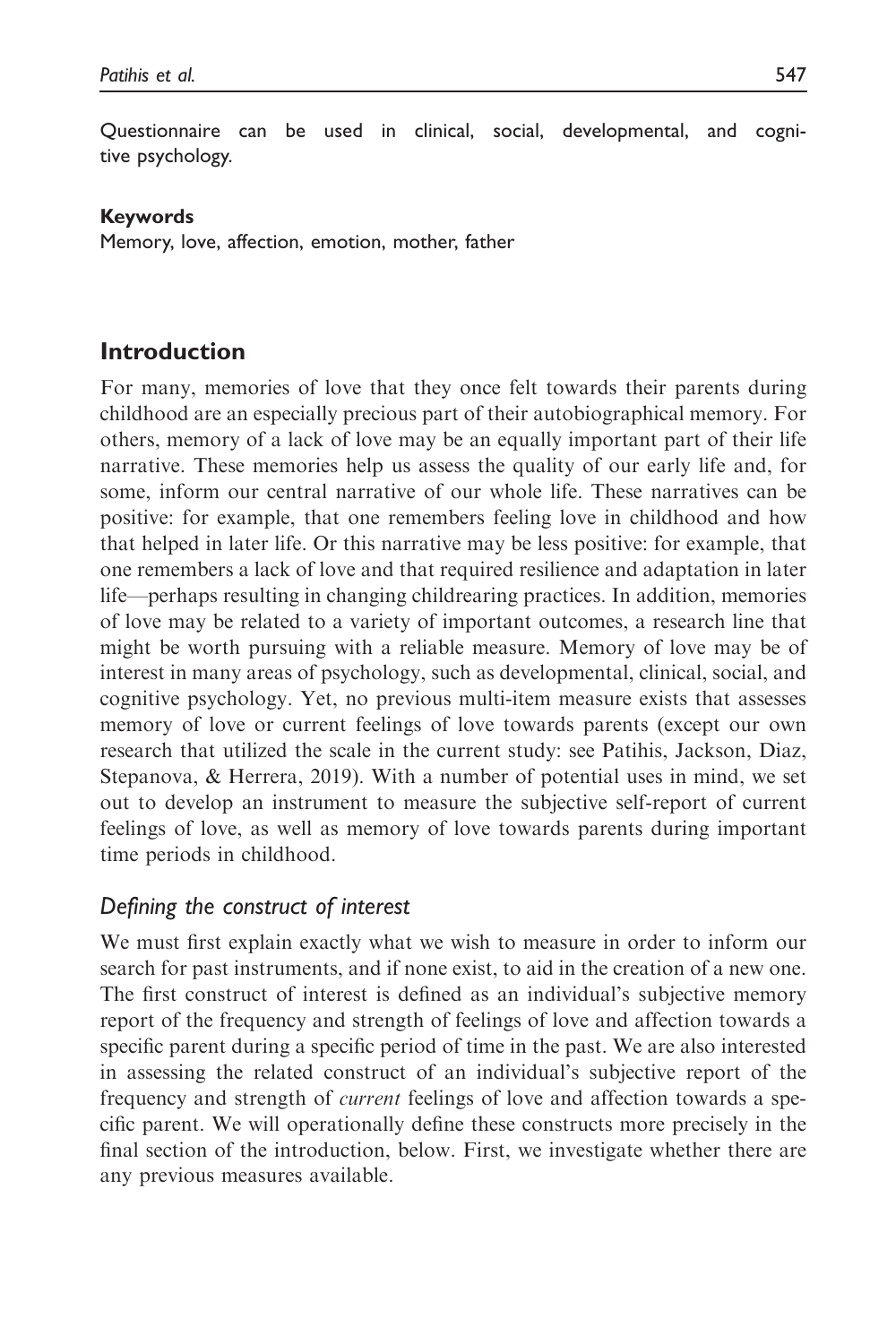## Search of the literature for past measures

An extensive search of the literature over a period of more than a year failed to find previous measures that assessed the aforementioned constructs. We searched multiple databases (e.g., Google Scholar, PsycINFO, Academic Search Premier, ScienceDirect, and PubMed). We used combinations of search terms, including but not limited to "love," "attachment," "affection," "parents," "mother, "father," "memory," "retrospective," and so forth. We found no previous instrument that used multiple items to measure current or past felt feelings of love towards a person, let alone towards a parent.

### The need for a new measure and possible uses

For many readers, the importance of researching memory of love towards parents may be self-evident: both the emotion and the target may be considered to be central aspects of human life across cultures and across thousands of generations. We also argue that memory of love, and current feelings of love, could be important correlates with the behavior of the individual towards the target parent and the parental relationship. For example, frequency of visiting the parent, warmth shown towards the parent, depth of discussion when talking with the parent, how the parent is discussed with others, and support for the parent in old age (topics we are addressing in upcoming research). We speculate that memories of love towards parents may also effect behavioral choices about whether to raise the next generation similarly or differently to the way oneself was raised. Also of importance is the research question as to whether such memories of love will be malleable, and if so, whether that will in turn affect important behavioral outcomes in the relationship. We need a reliable measure with good face validity to investigate these research questions.

These important questions span several areas of psychology and there are an unlimited number of possible uses. For example, a scale measuring memory of love might be examined in relation to some of the aforementioned behavioral outcomes in relationships in social and developmental psychology. In developmental research, tracking changes in the memory of love and current feelings of love over a child's youth and adolescence could lead to results that change the way we all look at our memories of parents. In clinical psychology, a measure of memory of love towards parents in childhood could be given before and after psychotherapy treatments. This is especially of interest in psychotherapies that involve reappraisals of parents. As is emerging in affective neuroscience with other emotions (e.g., Dolcos, LaBar, & Cabeza, 2004; Phan, Wager, Taylor, & Liberzon, 2002), a measure of memory of love and current feelings of love could be used to investigate neural correlates. In social and cognitive psychology, research could investigate whether changing cognitive appraisals of a given parent would lead to changes in memories of love (cf. Levine, 1997;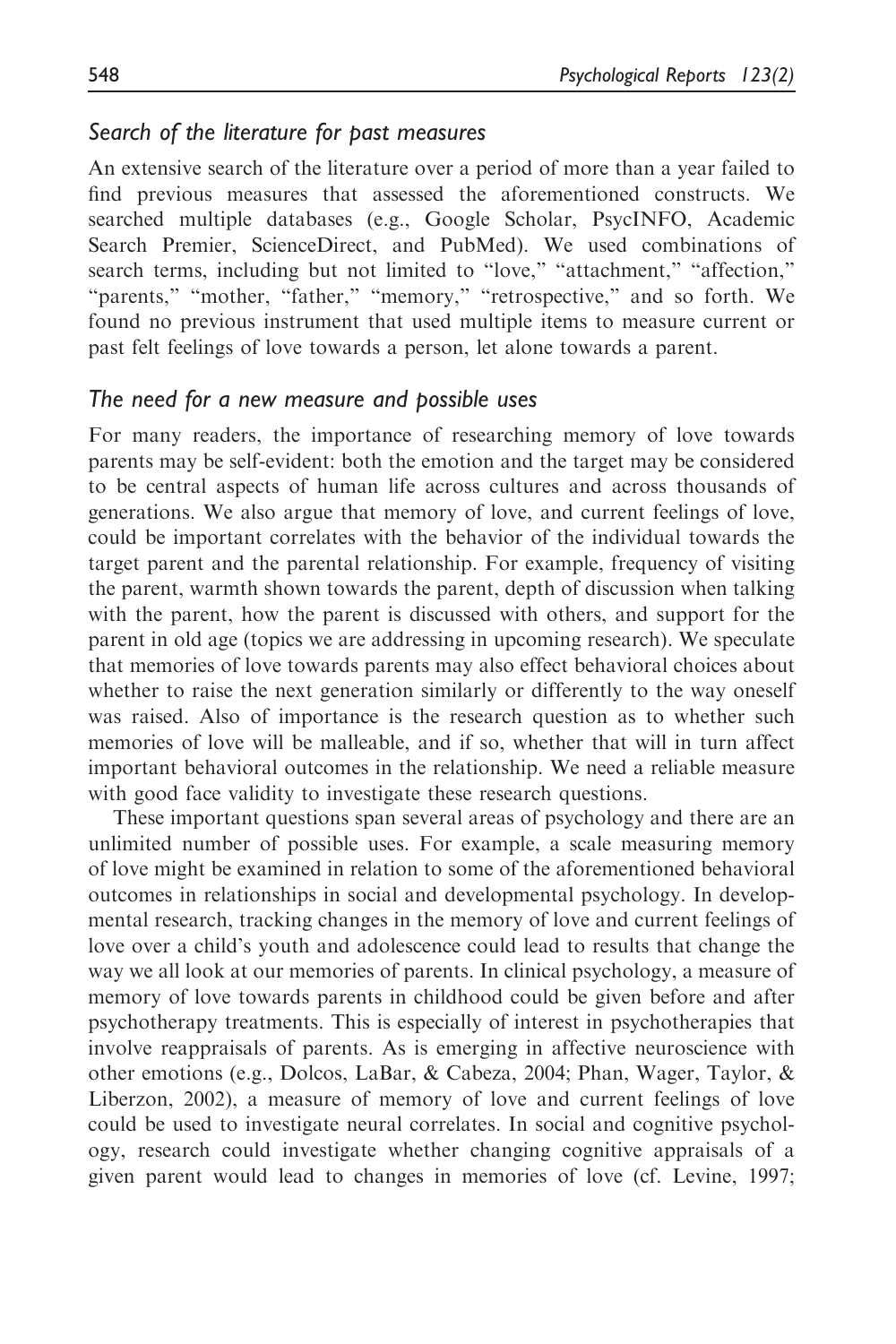Levine, Prohaska, Burgess, Rice, & Laulhere, 2001) and current feelings of love towards the parent (arguably predicted by the cognitive appraisal theory of emotions, see: Lazarus, 1982; Schachter & Singer, 1962; Scherer, Schorr, & Johnstone, 2001).

All of these applications would require a multi-item measure with sufficient internal consistency: single items attempting to measure such constructs would not be stable enough for experimental or multistage research. Imprecise and relatively unstable single-item measures could raise the possibility of Type II statistical errors: that is, finding no significant differences when an effect is present.

## What do we mean by love?

Although we have defined earlier what we wish to measure, it is informative to briefly discuss the differing meanings of love, and what we are not seeking to measure. By doing so, our wording choices later on will be put in context especially our use of specific synonyms of love that guide the participant towards the concept of interest. The term love has been used to mean a number of things and explaining what we mean by *love* in this study is paramount. In different contexts, it has been used to mean romantic love (Hatfield & Walster, 1978; Hazan & Shaver, 1987; Rubin, 1970; Sternberg, 1986, 1987), attachment (e.g., Ainsworth, 1967; Bowlby, Fry, Ainsworth, & World Health Organization, 1965; Harlow, 1958), or an emotion (Fehr & Russell, 1984; Shaver, Morgan, & Wu, 1996). In this article, we are interested in the latter: love as it is experienced as an emotion in the context of a parental relationship. Love has been listed as a *basic* emotion that is universally recognized across cultures by a number of psychologists, (see Fehr & Russell, 1984; Lazarus, 1991; Roseman, 1994; Shaver et al., 1996; Shaver, Schwartz, Kirson, & O'Connor, 1987; Shaver, Wu, & Schwartz, 1992; Wu & Shaver, 1993), though not by others (see Ekman, 1992; Izard, 1991; Oatley & Johnson-Laird, 1987). Regardless of whether love is a basic emotion, or not, we seek to measure subjective current feelings and memories of love similarly to the way emotions and memories of other emotions have been assessed previously (i.e., by strength/intensity and duration).

## Questions of validity: What should our constructs be related to?

To our knowledge, the construct of interest has not been exactly measured before as defined here. Therefore, rather than assessing concurrent validity with existing scales that attempt to measure the same construct, we will instead examine how the measure we develop should be correlated with related past measures (convergent and discriminant validity).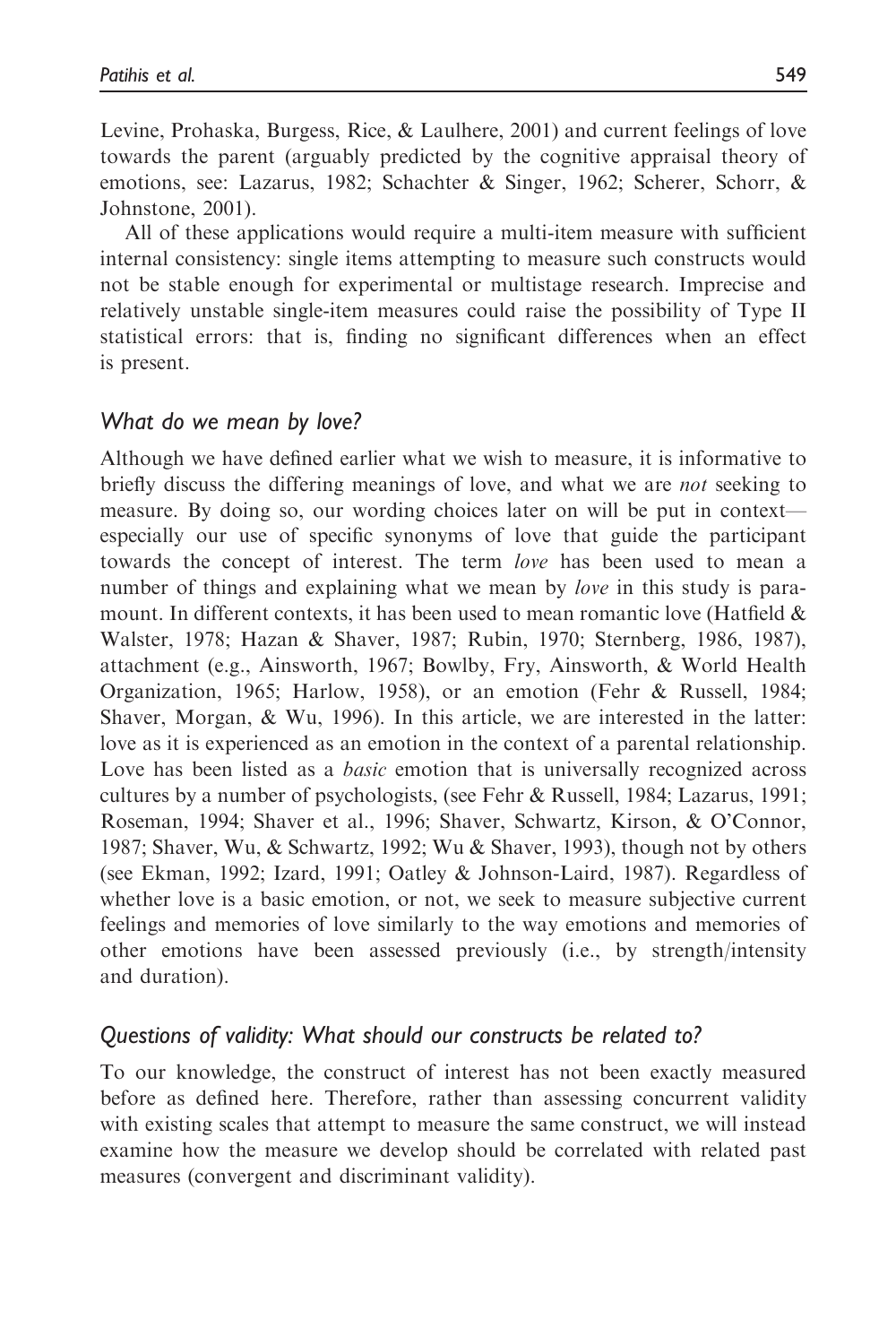The relationship between attachment and love. Shaver et al. (1996) proposed that love is one of several emotions that is generated by the attachment-behavioral system (Bowlby, 1969/1982), along with jealousy, anger, separation anxiety, loneliness, and grief. We would therefore expect those who report a good attachment to a given parent to report stronger and more frequent memories of love towards that same parent. This relationship, however, will depend upon what aspect of attachment is being measured.

Avoidant and anxious attachment. Attachment styles, such as secure, avoidant, or anxious attachment to a given parent, is a different measure than the central construct of memory of love towards that parent. The former assesses how one might react to separation and reunification, while the latter assesses a subjective memory of one's past feelings of love. Therefore, our new measure should not factor precisely on the same constructs assessed in instruments that measure aspects of attachment style, such as current attachment-related anxiety and avoidance towards a parent (e.g., as measured in Experiences in Close Relationships; ECR; Fraley, Heffernan, Vicary, & Brumbaugh, 2011). Nevertheless, we would expect those who report they are more securely attached to a parent are more likely to remember having a close relationship with that parent, and therefore be more likely to self-report higher subjective memories of love towards that parent (compared to those anxious or avoidant attachment). Therefore, we expect significant negative correlations between our new measure of memory of love towards a parent, and measures of both anxious and avoidant attachment, though the correlations should not account for so much variance that it indicates it is measuring the same construct.

More specifically, we expect differing relationships between memory of love and insecure and avoidant attachment. We propose that anxious insecure attachment with a parent does not necessarily mean the individual did not feel much love towards the parent—they may remember experiencing strong love towards the parent while simultaneously feeling anxious about maintaining that bond. In fact, that anxiety may be driven by strong past emotions. On the other hand, we propose *avoidant* attachment may be more predictive of differing feelings of love and affection. Those who currently feel they want to avoid a parent may have felt less love towards that parent compared to someone who does not avoid that parent. Therefore, memory of love could be a stronger correlate with avoidant attachment compared to anxious attachment.

We argue that this correlation should also vary by the time period under consideration. Because the ECR instrument measures current anxious and avoidant attachment with a given parent, it should correlate more strongly with *current* assessment of love towards that parent compared to *memory of* love towards that parent in childhood.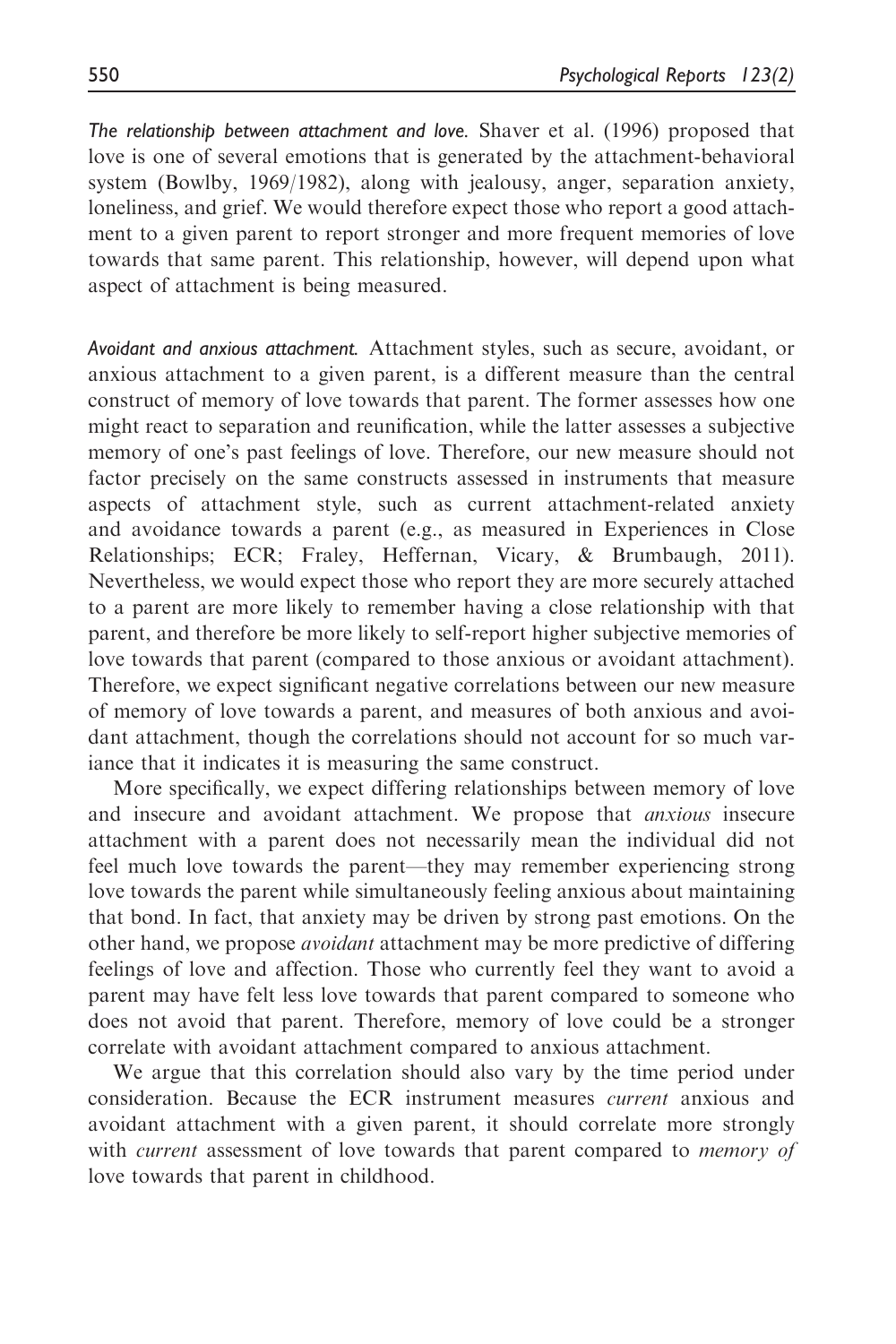Parenting behavior during childhood: Care and protection. Caring and warm interactions from a parent towards a child will logically also increase positive emotions, such as love, towards that parent. Therefore, those who self-report that their parent exhibited behaviors during childhood indicative of caring and emotional warmth (as measured by the Parental Bonding Instrument (PBI); care subscale; Parker, Tupling, & Brown, 1979) will likely also report remembering more memory of love in childhood. When these positive caring interactions and past feelings of love from childhood are then remembered in adulthood, we should still find a strong correlation (despite some inaccuracies that memory inevitably produces).

In contrast to the care subscale of the PBI, some adults who had an overprotective parent (PBI subscale "protection") may retrospectively report relatively comparable ratings of love towards that parent compared to those with a less protective parent. Therefore, the relationship between memory and love and parental overprotective behaviors will likely be lower than the aforementioned parental care. Nevertheless, because those with overprotective parents may have encountered more restrictions in childhood, that may have caused the warmth in the relationship to decline, we expect a significant negative relationship with memory of love.

As before, this correlation should vary by the time period under consideration. Because the PBI construct measures retrospective assessment of parental behaviors during childhood, it should correlate more highly with memory of love towards that parent in childhood compared to current feelings of love towards that parent.

Current attachment and relationship quality towards parents. Some past instruments of attachment that assess the general quality of the relationship are composed of more than one factor. For example, the Inventory of Parent and Peer Attachment (IPPA; Armsden & Greenberg, 1987) includes a number of differing items that assess a number of different feelings, interactions, and perceptions of a parent. These items sum to give a broad measure of relationship and attachment quality. In contrast, our measure, memory of love towards a parent, focuses on just one central concept within a specified time period. Therefore, we should find that our new measure of memory of love should have one factor and should not factor on the same factors as the IPPA measure (which we expect to be multifactorial).

Those with good relationships with a parent will likely lead to stronger and more frequent positive feelings, such as love. It is therefore reasonable to expect that a general measure of a positive relationship and attachment to a given parent will positively correlate with memory of love towards that same parent.

In addition, this correlation should vary according to the time period under consideration. Because the IPPA construct measures current attachment and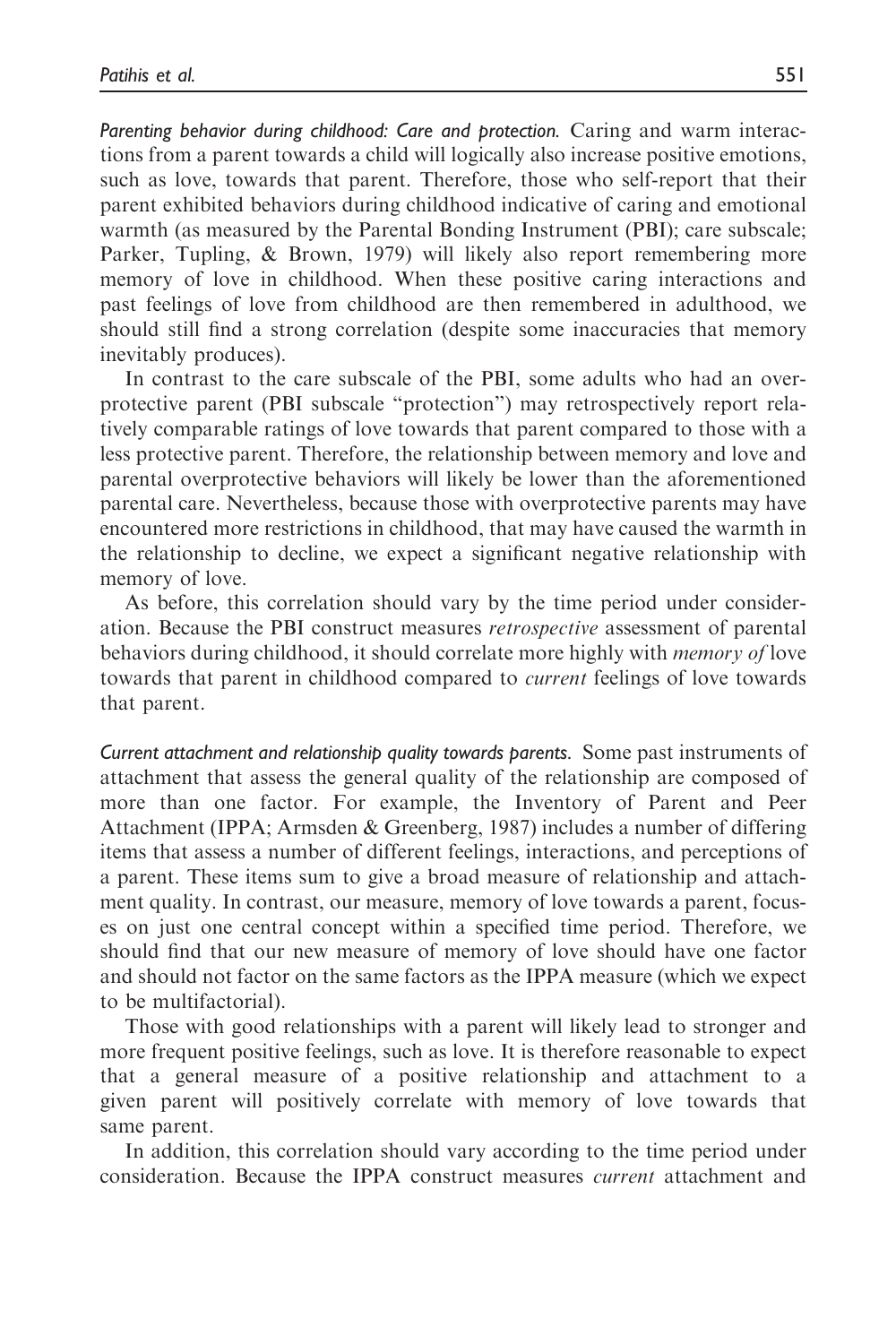relationship quality with a given parent, it should correlate more strongly with current assessment of love towards that parent compared to *memory of* love towards that parent in childhood.

Other expected relationships. Our measure of current feelings of love should capture specific memory of love towards a parent, not general positive affect (or mood) that is not directed towards any specific target. Likewise, our measure should not assess the desire to present oneself favorably to researchers, so we do not expect social desirability to be a large correlate of current feelings of love or memory of love towards a parent. In addition, we would expect a concept such as memory of love towards parents in childhood to be affected by the quality of experiences during childhood. Negative experiences in childhood will likely detract from the parent–child relationship and therefore lead to moderately lower assessments of memory of love towards parents. Therefore, we predict that memory of love will negatively correlate with exposure to negative events during childhood.

## The current study

Operational definition. The constructs of subjective memory of feelings of love and current feelings of love towards a specified parent are operationally defined as the averaged response on a seven-point Likert-type scale to the questions "how often on average [did/do] you feel [love] toward your [mother/father]? and "how strong on average [is/was] your [love] toward your [mother/father]?" for a specified time period. The word "love" in subsequent items is changed to synonyms that help capture the type of love specifically appropriate for parents (e.g., "affection").

Item wording construction. By asking several questions related to the central concept of parental love, we seek to steer the participant towards our desired constructs independent of their own definition of the word love. Therefore, as well as using the word "love" in some items, we also include other items assessing affection, caring, emotional warmth, respect, kindness, appreciation, attachment, bonding, and so on. We also include concepts with similar meaning to this type of love (parental), such as fondness, adoration, and devotion—in the wordings of our new measure. In addition, in keeping with other emotion research, we included questions that assess both frequency and strength.

Identifying and defining the time period subscales. We specifically chose time periods after the period of infantile amnesia (after ages 3–5 years), that spanned early to late childhood, involved common transitional school time periods (i.e., the first year of a new school), and gave a sufficiently detailed window into the patterns in a person's subjective memory of their love towards their parents. We chose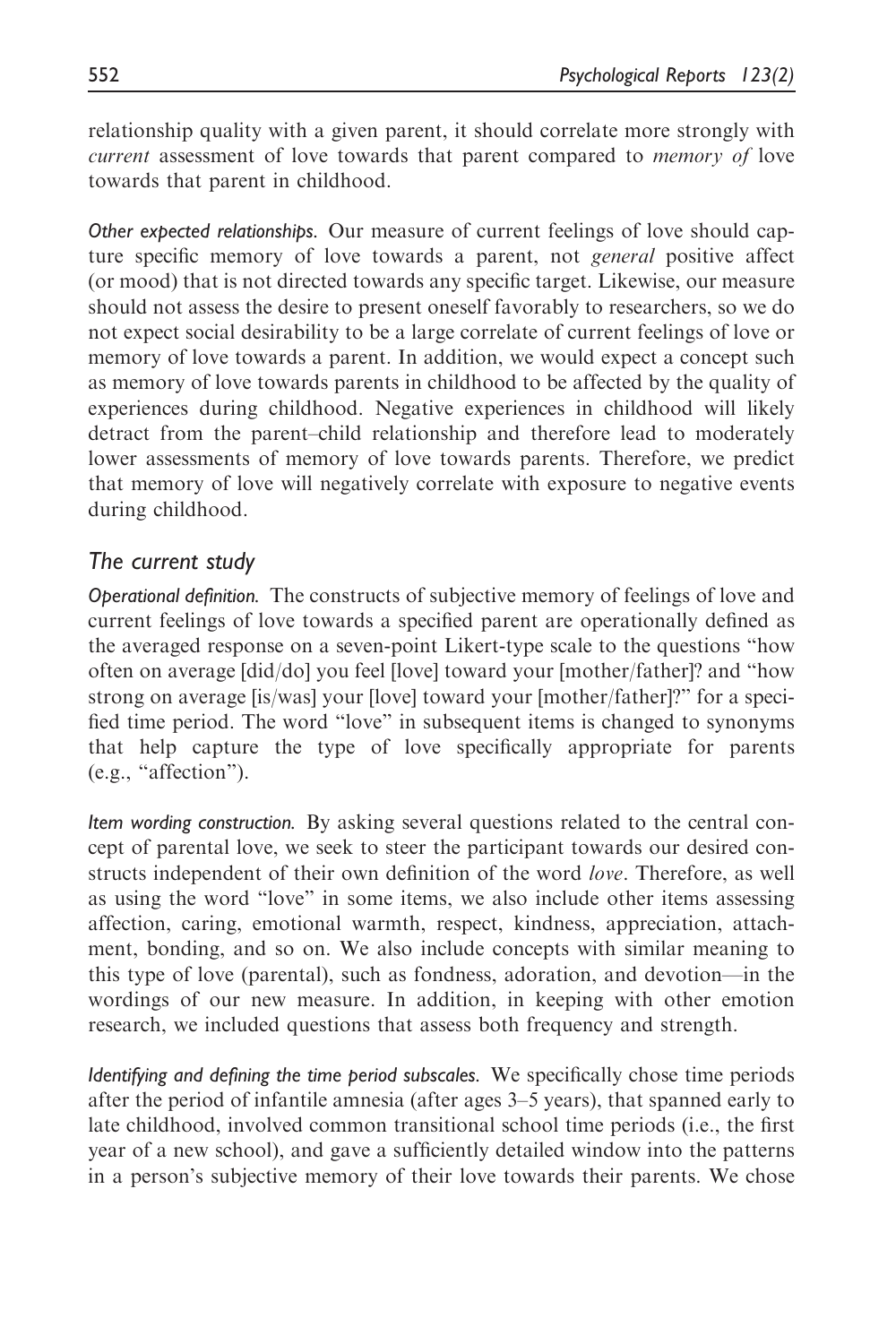three time periods during childhood in order to observe patterns spanning early childhood, mid childhood, and a time period after puberty, but no more than three to prevent question fatigue, as well as the likelihood of redundancy and overlapping of subscale factors. In addition, we wanted reports of distant memory as well as more recent memory (hypothesizing that more distant memory might be more malleable). For these reasons, we chose the first year of each major school transition in the United States: the first years of elementary (first grade; ages 6–7 years), middle (sixth grade; ages 11–12 years), and high school (ninth grade; ages 14–15 years). These time periods were chosen because we anticipate that these will be remembered using those school transition cues many years later and be meaningful transitional periods for some people. The Memory of Love towards Parents Questionnaire (MLPQ) can simply be reworded for other countries that have different school transition year time periods (see Appendix). We decided to ask the participants specifically about the frequency and strength of their love throughout their school year, rather than a specific incident, to get a more rounded assessment as to the quality and the quantity of the feelings of love. By doing so, we think it is a more stable assessment of how much participants felt love towards their parent at that age. Nevertheless, the scale can be adapted to ask about different time periods and indeed about feelings of love at a specific event (and we have begun such research).

Mother and father subscales. The definition of the construct, given earlier, includes that we will ask about "a specific parent," and this means we will assess separate subscales for fathers and mothers. The reason for this is that individuals can have varying memories of feelings of love towards mothers compared to fathers. To ask about parents in general would be an ill-defined, imprecise, and likely multifactorial measure.

From the aforementioned introduction and from further discussion below, we generated some core research questions and predictions:

Research Question 1: Reliability. By design, the MLPQ should have good internal reliability within subscales, and we predict that within subscales there will also be good test–retest reliability.

Research Question 2: Convergent validity—Correlations with attachment measures. Relevant MLPQ subscales should be more correlated to some attachment measures than others.

2(a). As discussed earlier, we expect significant negative correlations between our MLPQ subscales, and measures of current anxious and avoidant attachment towards that parent—with a stronger correlation with avoidant attachment compared to anxious attachment. Anxious and avoidant attachment will be measured by the ECR–Relationships Structure (ECR-RS; Fraley et al., 2011). In addition, because the ECR assesses current attachment, the ECR-RS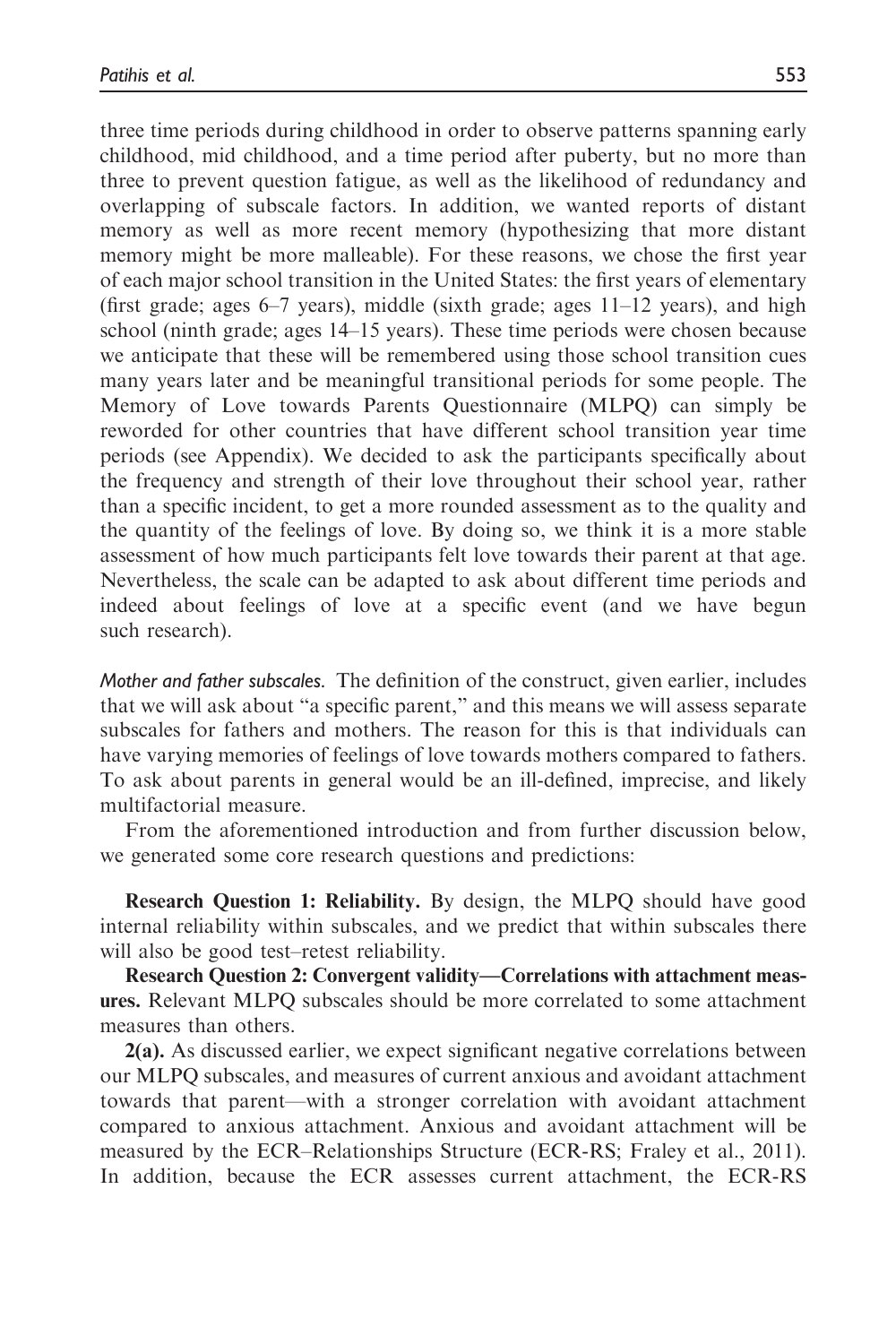subscales should correlate more strongly with *current* assessment of love compared to memory of love.

2(b). Utilizing the PBI, we expect a positive correlation between retrospective reports of parental care and the MLPQ subscales and a negative correlation between overprotection and the MLPQ subscales, though expecting relatively lower effect size. In addition, because the PBI is a *retrospective* assessment, it should correlate more highly with *memory of* love compared to *current* feelings of love.

2(c). We expect that the IPPA, a general measure of a positive relationship and attachment to a given parent, will positively correlate with MLPQ subscales towards that same parent. In addition, because the IPPA measures current attachment, it should correlate more strongly with MLPQ subscales assessing current love compared to memory of love.

Research Question 3: MLPQ and attachment item loadings and number of factors. In accordance with our purposeful single-facet design of the MLPQ items within each subscale—we predict a single factor within each of the MLPQ subscales (i.e., a single factor within the first grade MLPQ subscale, etc.). In contrast, we predict multiple factors within the general attachment construct. The MLPQ subscales should each load on one single factor, and this factor will be independent of any of the multiple factors we expect to see in attachment scales.

Research Question 4: Discriminant validity—Correlations with mood, social desirability, and negative childhood experiences. The MLPQ is intended as a measure of memory of love *specifically* towards a parent, and no subscale of the MLPQ should be too highly correlated with current general positive affect (as measured with the Positive and Negative Affect Schedule; PANAS; Watson, Clark, & Tellegen, 1988). Likewise, the MLPQ subscales should not measure the desire to present oneself favorably to researchers, so we expect the social desirability scale (as measured by SDS; Crowne & Marlowe, 1960) to not be a large correlate of any of the MLPQ subscales. In addition, the MLPQ should negatively correlate with exposure to negative events during childhood (as measured by the traumatic experiences checklist (TEC); Nijenhuis, Van der Hart, & Kruger, 2002) and that the effect size should not be higher than moderate.

Research Question 5: Subscale distinction. Each subscale of the MLPQ (i.e., first, sixth, ninth grade, and current) should be distinct from one another and should not load on the same factor as other subscales. We expect subscales assessing time periods that are the closest together in time (e.g., first and sixth grade) to be correlated more strongly than those further apart in time (e.g., first grade and current).

Research Question 6: Setting. Desirable psychometric properties would be that the MLPQ is stable across settings and independent of the surroundings in which the measure is administered. We test the prediction that there will be no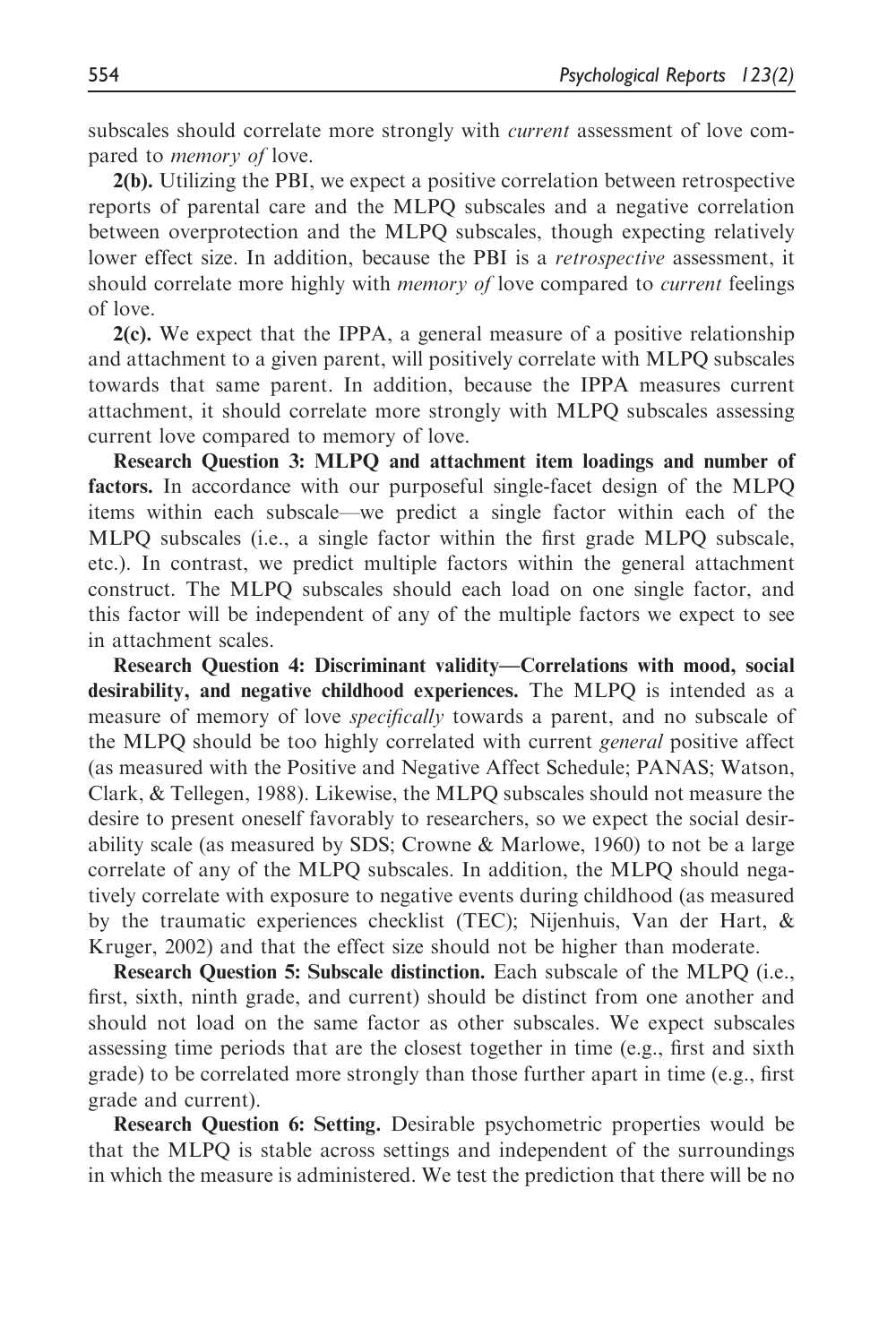differences in the means of the MLPQ subscales between those who participated in the laboratory and those online.

Research Question 7: Order effects. Another desirable psychometric property would be that little or no order effects exist. This includes when questions about mothers are presented before fathers, or vice versa; or whether the target time periods are presented in random order or chronologically (e.g., Grades 1, 6, 9, and current). We test the prediction that there are no such order effects.

# Method

## **Participants**

During the development of the scale, seven different samples were collected (total  $N = 1527$ ). One of the samples consisted of undergraduates participating for course credit (Sample 2), and other samples were adults in the United States (US) participating via Amazon Mechanical Turk (AMT) for monetary compensation (Samples 1, and 3–7; see Mason & Suri, 2012 for review of using AMT for behavioral research). Table 1 summarizes the gender, age, ethnicity, compensation, and sample-type statistics for all seven samples. All samples participated online, except 179 subjects in Sample 2 who participated in the laboratory. The research was approved for human subjects (USM IRB #16011902).

# Materials

Not all the questionnaires listed below were presented to all nine samples. Nevertheless, for purposes of organization, we will list the materials used in the various samples together. For all samples, demographic questions were presented first, followed by background questions about the parents.

Memory of Love towards Parents Questionnaire. Participants then completed our MLPQ scale. All materials for full 28 items, 10 item, and 4 item subscale versions, as well as the recommended two-anchor version of the MLPQ are given in the Appendix (see Appendix S1 for fully anchored Likert-type version). Participants were instructed to think back and report the love they remember feeling—towards each parent separately—in the years that they were in first, sixth, ninth grade, and currently (the latter when addressed in isolation can be referred more accurately as the Love towards Parents Questionnaire [LPQ]). In the long-form version (28 items; used in Samples 1 and 2), half the items asked about the frequency of feelings of love, affection, warmth, and other words related to affective aspects of parental love. For example, one such item was "During the whole year when you were **in first grade**, how often on average did you feel love toward your mother?" (bold and italic as in original). The other half of the questions asked about the strength of love (affection, etc.) during the year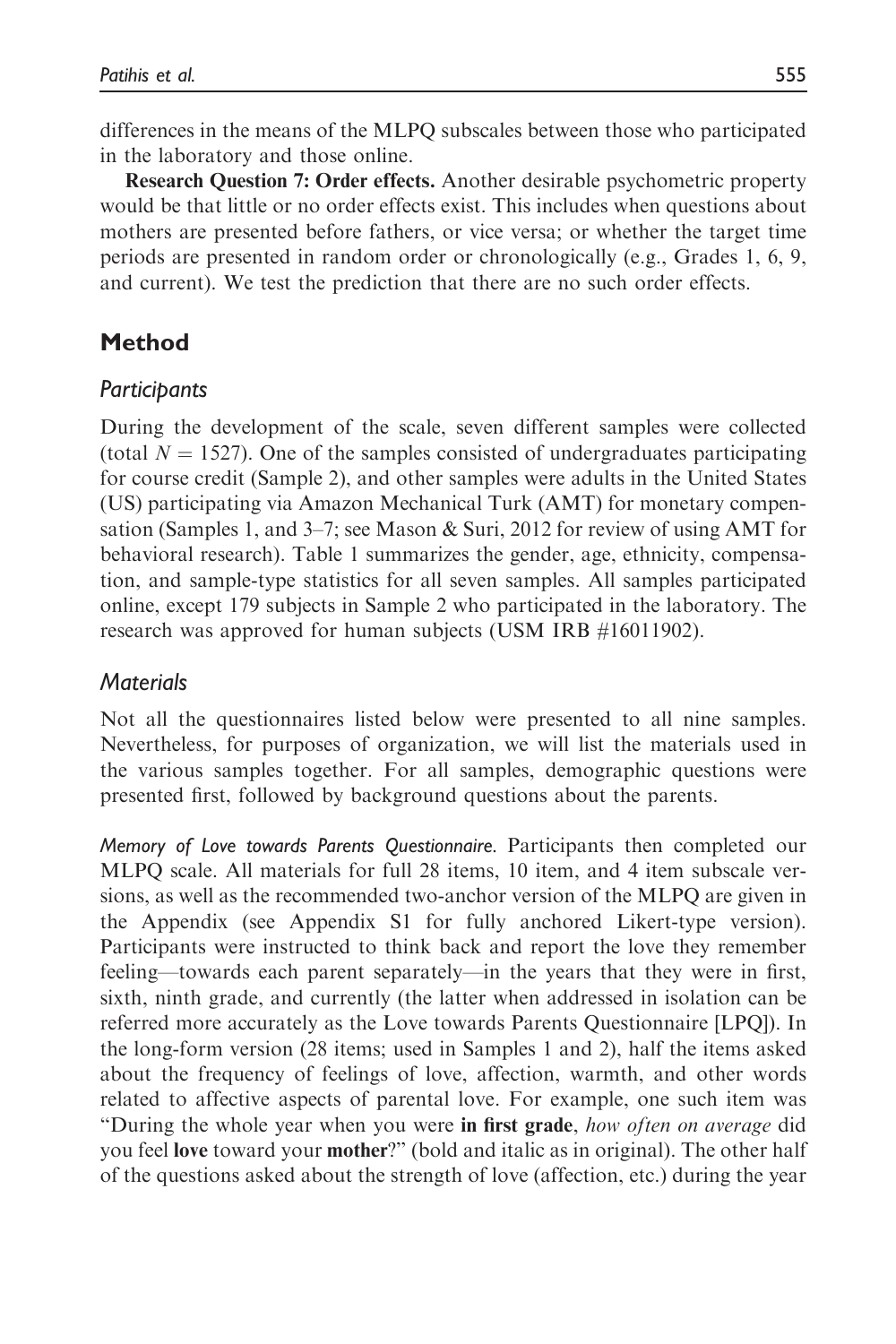|        |                | Gender             |                                                                         |                                         |               | Race/ethnicity (%) |                                                |                              |                |                   |                  |
|--------|----------------|--------------------|-------------------------------------------------------------------------|-----------------------------------------|---------------|--------------------|------------------------------------------------|------------------------------|----------------|-------------------|------------------|
| Sample | z              | $%$ Fem            | $A$ ge M<br>(SD)                                                        | White                                   |               |                    | Black <sup>a</sup> Asian Hispanic <sup>b</sup> | <b>GS</b>                    | Sample<br>Type | Comp <sup>c</sup> | Scale<br>Type    |
|        |                |                    |                                                                         |                                         |               | 5.9                |                                                |                              | US adult       |                   | F-anch 28-item   |
|        | 275<br>280     | 65.6<br>80.7       | 36.1 (11.0)<br>21.5 (5.6)                                               | 78.4<br>44.6                            | $rac{4}{6}$   | $5\overline{4}$    | $4.9$<br>$2.9$                                 | $4.78$ (1.79)<br>4.93 (1.59) | Student        | $$2.00$<br>Course | F-anch 28-item   |
|        |                |                    |                                                                         |                                         |               |                    |                                                |                              |                | tredit            |                  |
|        | $\frac{48}{5}$ |                    |                                                                         |                                         | $\frac{8}{6}$ | 7.4                | 5.4                                            |                              | US adult       |                   | Two-anch 10-item |
|        | 92             |                    |                                                                         |                                         |               | $\frac{8}{6}$      |                                                |                              | JS adult       |                   | Iwo-anch 10-item |
| $\sim$ | 275            |                    |                                                                         |                                         | 6.2           | 3.6                | 77                                             |                              | JS adult       |                   | Two-anch 10-item |
|        | $156$<br>201   | 1697452<br>1697852 | 37.6 (11.5)<br>35.9 (11.6)<br>37.3 (11.9)<br>38.6 (10.7)<br>41.9 (13.2) | 0.0.4.8.9<br>7 7 8 8 8 9<br>7 7 8 8 9 9 | $10.3$<br>6.5 |                    | $\frac{8}{3}$                                  |                              | JS adult       |                   | Two-anch 10-item |
|        |                |                    |                                                                         |                                         |               | 6.5                | $\frac{6}{4}$                                  |                              | JS adult       |                   | Two-anch 10-item |

Table 1. Demographics of all samples used in the development of the memory of Love towards Parents Questionnaire. Table 1. Demographics of all samples used in the development of the memory of Love towards Parents Questionnaire. Note: Overall age ranges = 18–79 years (US adult), and 18–52 years (undergraduate sample). SES: mean self-reported socio-economic status on a scale from 1 (bottom rung: least money, education, worst jobs) to 10 (top rung: most money, education, and best jobs); US adult: samples recruited via AMT; F-anch: fully-(bottom rung: least money, education, worst jobs) to 10 (top rung: most money, education, and best jobs); US adult: samples recruited via AMT; F-anch: fully-Note: Overall age ranges = 18–79 years (US adult), and 18–52 years (undergraduate sample). SES: mean self-reported socio-economic status on a scale from 1 anchored Likert scale; Two-anch: two-anchor Likert scale anchored at bottom and top; --- data not collected. anchored Likert scale; Two-anch: two-anchor Likert scale anchored at bottom and top; —: data not collected.

Black or African American. aBlack or African American.

PHispanic or Latino. Percentages of American Indian or Alaska Native participants ranged from 0.4% to 3.8%. Native Hawaiian and Pacific Islander ranged from 0.4% to 2.3%. Percentages of participants who chose "other (please specify)" as their ethnicity ranged from 1.9% to 2.9%. Ethnicity categories may sum to more bHispanic or Latino. Percentages of American Indian or Alaska Native participants ranged from 0.4% to 3.8%. Native Hawaiian and Pacific Islander ranged from 0.4% to 2.3%. Percentages of participants who chose "other (please specify)" as their ethnicity ranged from 1.9% to 2.9%. Ethnicity categories may sum to more than 100% due to participants choosing multiple categories. than 100% due to participants choosing multiple categories.

'Compensation amount or credit type. cCompensation amount or credit type.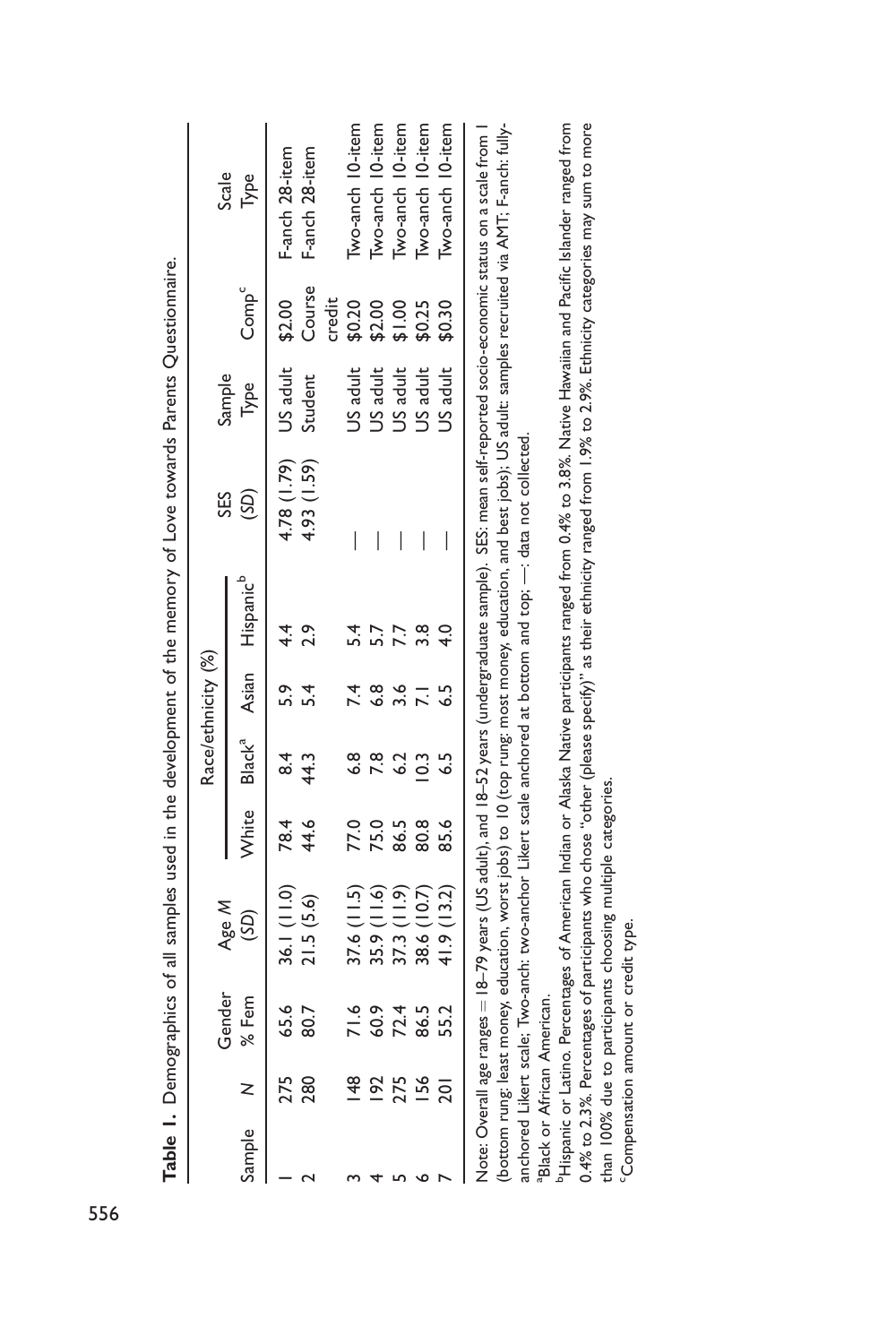in question. For example, one question was: "During the whole year when you were in first grade, how strong on average was your affection toward your mother?" Participants in Samples 3 through 7 received the short-form 10-item version (items  $1, 2, 3, 4, 5, 6, 9, 10, 27,$  and  $28$ ) with a revised Likert-type scale with anchors only at the top and bottom of the scale (two-anchor 10-item version).

PANAS. Participants in Sample 1 completed the PANAS 20-item short form (Watson et al., 1988). The PANAS consists of two 10-item scales representing negative and positive current mood or affect, and each has high internal reliability (Cronbach  $\alpha$ 's  $> 0.84$ ), and the two subscales are not highly correlated  $(rs < .23$  in magnitude). In Sample 1 of the current study, the mean positive affect score on the PANAS was 30.4 (standard deviation  $(SD = 9.0)$ ) and the mean negative affect score was 13.9 ( $SD = 6.4$ ), which are comparable to Watson et al.'s (1988) averages  $(M_{positive} = 33.3, SD = 7.2; M_{negative} =$ 17.4,  $SD = 6.2$ ).

Attachment-related scales. The following parental attachment and bonding scales were presented to participants in Sample 4 and not the other samples.

Experiences in Close Relationships–Relationships Structure. The ECR-RS is designed to capture attachment-related anxiety and avoidance in close relationships. The mother and father subscales of the nine-item ECR-RS (Fraley et al., 2011) were used. The first six of the nine items are part of an avoidance subscale (example item: "I don't feel comfortable opening up to this person"). The final three questions assess attachment-related anxiety (e.g., "I'm afraid that this person may abandon me"). Low scores on both the anxiety and avoidant subscales are indicative of secure attachment. This scale was found to be reliable (Cronbach's  $\alpha$ s  $\sim$  .90) with the two expected factors—avoidance and anxiety manifesting in a factor analysis (Fraley et al., 2011; Fraley, Waller, & Brennan, 2000; Sibley, Fischer, & Liu, 2005).

Inventory of Parent and Peer Attachment. We administered the mother and father subscales of the 25-item version of the IPPA (Armsden & Greenberg, 1987, 1989). The IPPA was developed to assess current attachment and relationship quality towards attachment figures. Examples of items from the mother subscale include "My mother respects my feelings" and "I feel my mother does a good job as my mother." Ten of the 25 items are reverse coded (e.g., "I wish I had a different mother"). Participants choose an answer on a five-point fully anchored scale, ranging from  $1 =$  Almost Never or Never True to  $5 =$  Almost Always or Always True. The internal reliability for the IPPA was reported as Cronbach's  $\alpha = .87$  for mothers and .89 for fathers. Test–retest reliability for the IPPA subscale of parent attachment at three weeks was .93. In terms of validity, it is highly related to subscales on the Family Environment Scale (Moos &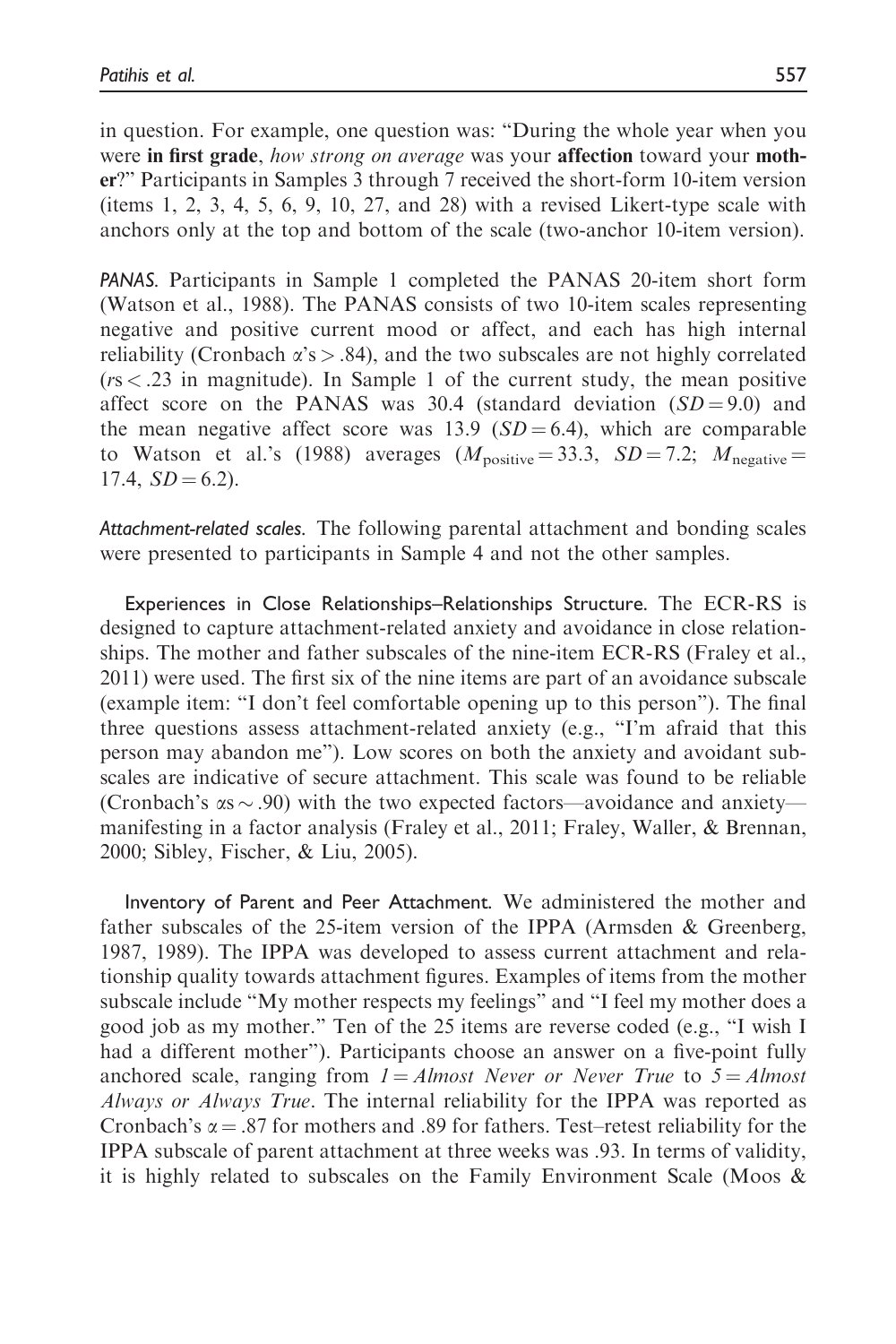Moos, 1974; Armsden & Greenberg, 1987) and the Parent Support Scale (Yazedjian & Toews, 2016). The IPPA is also related to depression (Vivona, 2000) and has good convergent validity with similar measures (Nada Raja, McGee, & Stanton, 1992; Paterson, Pryor, & Field, 1995).

Parental Bonding Instrument. The 25-item PBI (Parker et al., 1979) is a retrospective measure asking participants about their perceptions of their parent's previous parenting behavior during their childhood. Adult participants are asked to rate their mothers and fathers' (on separate subscales) relationship with the participant—in terms of care (emotional warmth) and overprotection—during the participants' first 16 years of life. For example, the participants are asked to remember their relationship with their mother to answer items such as "Spoke to me in a warm and friendly voice" (a care subscale item) or "Let me do those things I liked doing" (an overprotection subscale reverse-coded item). The PBI has been shown to have good internal consistency and retest reliability (Parker et al., 1979, 1988) and good convergent validity (Parker, 1983).

Other measures. Other measures included in two of our studies were the SDS (Crowne & Marlowe, 1960; Sample 2: undergraduates) and the TEC (Nijenhuis et al., 2002; Sample 5: AMT participants).

### General procedure

In Samples 1 and 3 to 7, participants completed the study online. Study materials varied across samples, but generally involved this order of materials: Study information sheet, demographic questions, background questions about parents (e.g., biological parents or not, age of), MLPQ items, covariates of interest in that particular sample (e.g., PANAS, attachment questionnaires, traumatic experiences scales, etc.), and debriefing sheet, followed by automated compensation (see Table 1 for the various compensation rates). Study sessions ranged in time—depending on the number of variables under investigation—from 5 minutes (e.g., Sample 3) to 1 hour (e.g. Sample 1).

The procedure for Sample 2 was similar but differed in that some undergraduates ( $n = 179$ ) participated in lab at a preordained appointment time, while other undergraduates participated online, also at set appointment times  $(n = 101)$ . The procedure for Sample 2 also involved participating in a brief second session exactly one week after the first so that test–retest data for the MLPQ could be obtained. Session 1 for Sample 2 took about 1 hour, and Session 2 took less than an hour. At the end of Session 2, participants read a debriefing sheet and were compensated with course credit.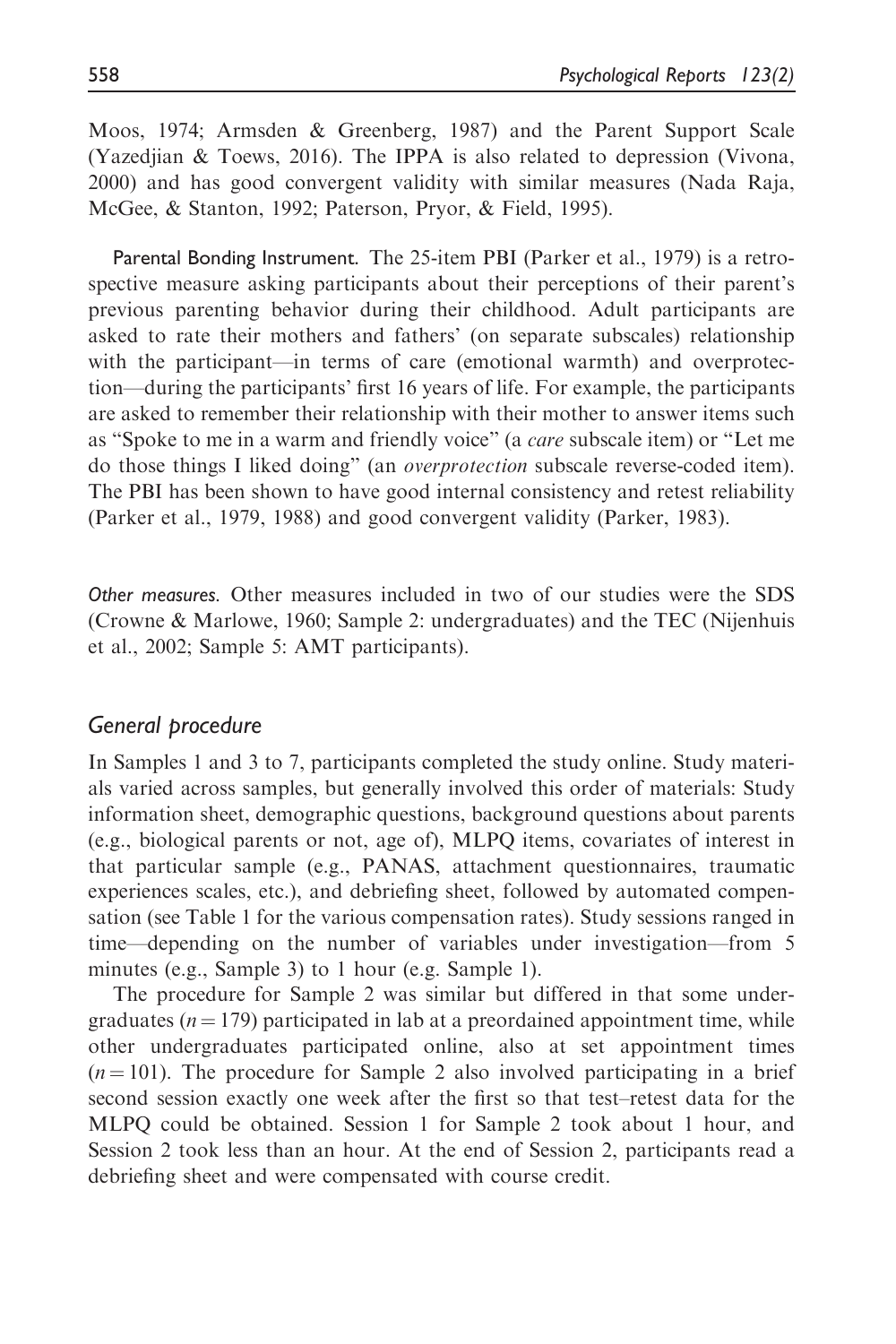# **Results**

In our results section, we first report the descriptive statistics for the MLPQ, followed by statistical analyses for reliability, validity, exploratory factor analyses, setting (laboratory vs. online), subscale discrimination, and order effects. This allows us to answer each research question in sequence while drawing evidence from multiple samples as we do so. Data analysis was performed in IBM SPSS 25. We use principal axis exploratory factor analyses with Promax rotation (Kaiser normalization) in this article. Principal axis factor analysis was chosen because it is one of the commonly used methods considered most appropriate for determining the underlying latent structure of a measure. We used Promax rotation because it allows the rotated factors to be somewhat correlated, which is consistent with what we expect within the subscales of the MLPQ.

## Descriptive statistics

Table 2 shows the means and standard deviations of the MLPQ. These include statistics for US Adults and undergraduates, short form and long form, and fully anchored and two-anchored versions of the MLPQ. The 10-items were chosen by an iterative reliability analysis described in the next section. The two-anchored Likert-type scale version was developed to reduce means and skew and to increase spread, and we saw some evidence for that in AMT participants in Sample 3 (see Table S1 and S2; prefix S denotes Supplemental Materials). The Appendix contains the MLPQ items—including long-form, 10 item, and 4-item versions.

# Research Question 1: Reliability

Internal and test–retest reliability. For each time period (Grade 1, 6, 9, and current) the MLPQ items were averaged into composite scores within each subscale. Table 3 displays internal reliability of each composite subscale in Samples 1 (AMT participants), 2 (undergraduates), and 4 (AMT), as well as test–retest correlations from Sample 2 (retest at one week; undergraduate sample). Within each subscale, the MLPQ subscale composite scores were consistently statistically higher for mothers than fathers (paired *t*-tests, all  $ps < .001$ ). Skewness ranged from  $-1.26$  (mothers Grade 1) to  $-0.35$  (fathers Grade 9). Table S3 documents the mean, standard deviation, and skew for the MLPQ subscales for men and women separately. The high internal reliability results shown in Table 3 prompted us to investigate item reduction.

Using reliability to identify 10-item subscale. Using Sample 1 (AMT) data from the first grade MLPQ of the mother, we used an iterative reliability analysis and removed items in matching pairs that had the highest average Cronbach's a "if deleted." After nine such analyses, removing a matching pair of items per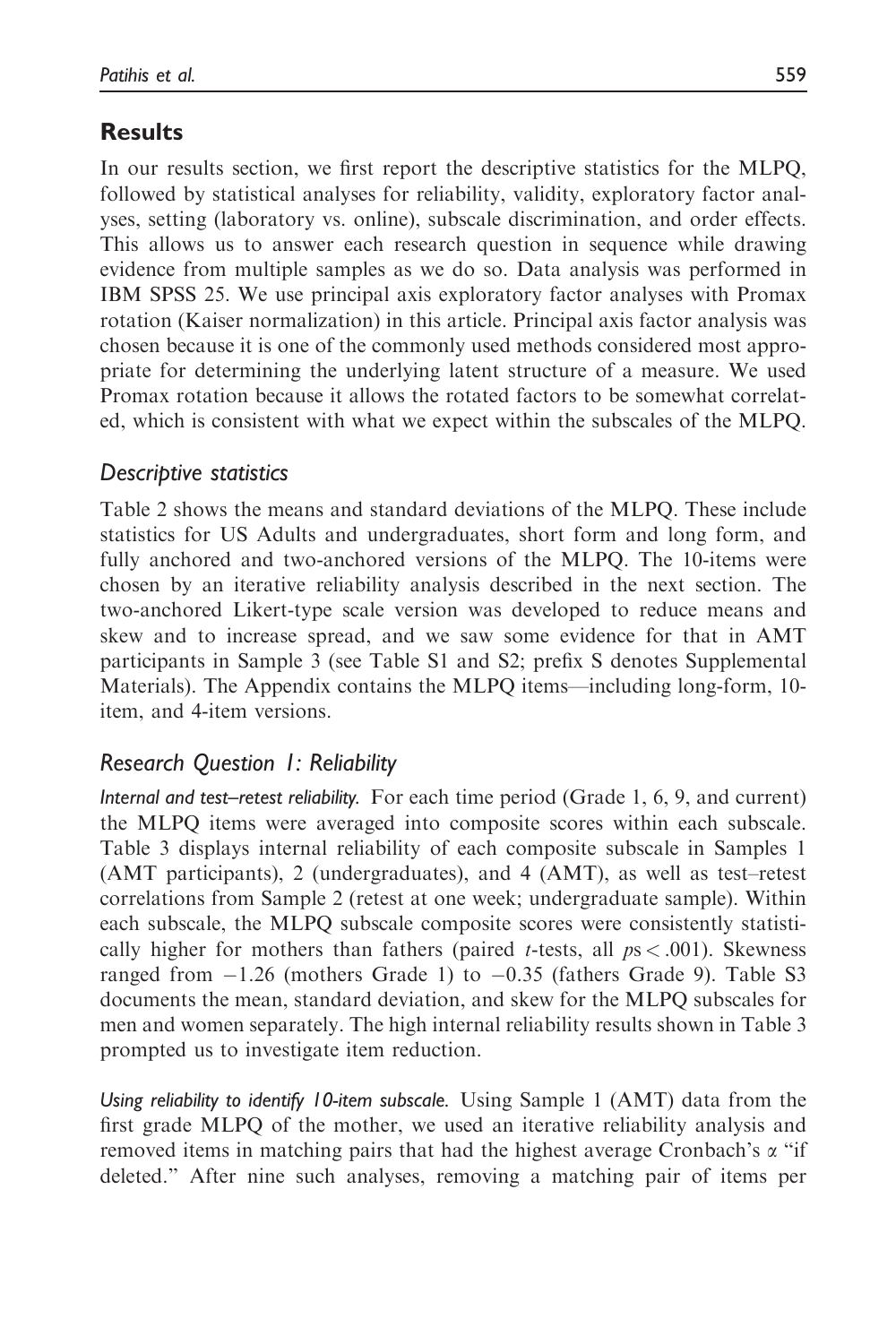|                                                 |      | Mother |         |      | Father |         |
|-------------------------------------------------|------|--------|---------|------|--------|---------|
|                                                 | M    | SD     | Skew    | M    | SD     | Skew    |
| Sample 1: US adults 28-item fully anchored      |      |        |         |      |        |         |
| Grade   MLPO                                    | 4.93 | 1.14   | $-1.26$ | 4.29 | 1.73   | $-1.08$ |
| Grade 6 MLPQ                                    | 4.35 | 1.34   | $-0.75$ | 3.84 | 1.77   | $-0.64$ |
| Grade 9 MLPO                                    | 3.87 | 1.52   | $-0.42$ | 3.55 | 1.80   | $-0.35$ |
| Current LPO                                     | 4.29 | 1.86   | $-1.09$ | 3.80 | 1.96   | $-0.88$ |
| Sample 1: US adults 10-item fully anchored      |      |        |         |      |        |         |
| Grade   MLPQ                                    | 5.06 | 1.07   | $-1.37$ | 4.33 | 1.72   | $-1.13$ |
| Grade 6 MLPO                                    | 4.53 | 1.30   | $-0.92$ | 3.86 | 1.76   | $-0.66$ |
| Grade 9 MLPO                                    | 4.04 | 1.52   | $-0.57$ | 4.04 | 1.52   | $-0.57$ |
| Current LPO                                     | 4.42 | 1.82   | $-1.21$ | 3.89 | 1.98   | $-0.97$ |
| Sample 2: Undergraduates 28-item fully anchored |      |        |         |      |        |         |
| Grade   MLPQ                                    | 5.17 | 1.04   | $-2.08$ | 4.42 | 1.78   | $-1.11$ |
| Grade 6 MLPO                                    | 4.71 | 1.32   | $-1.19$ | 4.10 | 1.75   | $-0.81$ |
| Grade 9 MLPO                                    | 4.44 | 1.48   | $-1.03$ | 3.89 | 1.82   | $-0.55$ |
| Current LPO                                     | 4.92 | 1.51   | $-1.79$ | 4.29 | 1.95   | $-1.02$ |
| Sample 2: Undergraduates 10-item fully anchored |      |        |         |      |        |         |
| Grade   MLPO                                    | 5.25 | 1.04   | $-2.22$ | 4.48 | 1.75   | $-1.18$ |
| Grade 6 MLPO                                    | 4.79 | 1.29   | $-1.34$ | 4.16 | 1.69   | $-0.85$ |
| Grade 9 MLPO                                    | 4.55 | 1.47   | $-1.18$ | 4.01 | 1.81   | $-0.56$ |
| Current LPO                                     | 4.96 | 1.52   | $-1.86$ | 4.34 | 1.95   | $-1.04$ |
| Sample 4: US adults 10-item two-anchor          |      |        |         |      |        |         |
| Grade   MLPO                                    | 4.93 | 1.20   | $-1.46$ | 4.41 | 1.54   | $-0.84$ |
| Grade 6 MLPO                                    | 4.24 | 1.44   | $-0.77$ | 3.75 | 1.65   | $-0.34$ |
| Grade 9 MLPO                                    | 3.84 | 1.52   | $-0.46$ | 3.49 | 1.75   | $-0.27$ |
| Current LPO                                     | 4.57 | 1.61   | $-1.14$ | 3.98 | 1.90   | $-0.77$ |

Table 2. Descriptive statistics of the MLPQ for both US adult and undergraduate sample.

Note: Sample included 28-item long form, 10-item short-form, fully anchored and two-anchored versions. Sample 1:  $N = 268$  mothers,  $N = 261$  fathers. Sample 2:  $N = 273$  mothers,  $N = 249$  fathers. Sample 4:  $N = 191$  mothers,  $N = 174$  fathers. Range for MLPQ and LPQ measures was minimum = 0 and maximum  $= 6$ . Likert scale on all items ranged from 0 to 6. Each MLPQ/LPQ score was calculated as the average score of the items. MLPQ: Memory of Love towards Parents Questionnaire.

iteration, we identified items 1, 2, 3, 4, 5, 6, 9, 10, 27, and 28 as the most internally reliable for our 10-item version of the scale. As with the 28-item long form, when comparing within each time period, the 10-item version (MLPQ-10) was statistically higher for mothers than fathers within each subscale (paired t tests, all  $ps < .001$ ). Although the Cronbach's  $\alpha s$  were slightly lower compared to the long-form version, the MLPQ-10 still had very high internal reliability (all  $\alpha$ 's > .95).

Reliability of a four-item Measure. We investigated the internal reliability scores for the first four items of each subscale. The first four items assess the strength and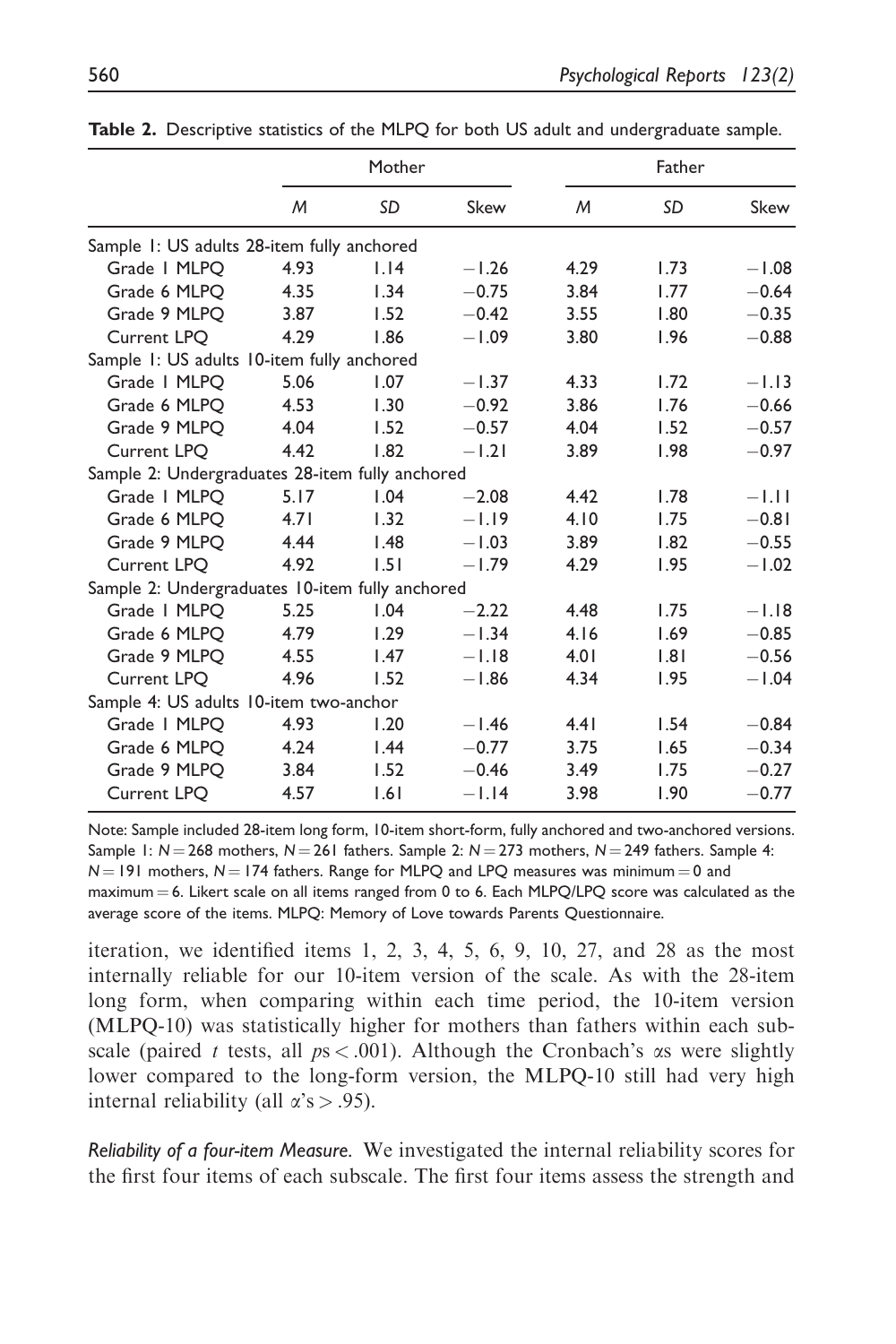|              |          |         | Cronbach's $\alpha$ |          |         |         | Test-retest |
|--------------|----------|---------|---------------------|----------|---------|---------|-------------|
|              | Sample 1 |         |                     | Sample 2 | Sam. 4  |         | Sample 2    |
|              | 28-Item  | 10-Item | 28-Item             | 10-Item  | 10-Item | 28-Item | 10-Item     |
| Mother       |          |         |                     |          |         |         |             |
| Grade   MLPO | .989     | .979    | .989                | .975     | .979    |         |             |
| Grade 6 MLPO | .990     | .979    | .992                | .980     | .983    | .865    | .838        |
| Grade 9 MLPO | .991     | .959    | .992                | .980     | .980    |         |             |
| Current LPO  | .995     | .987    | .994                | .987     | .983    |         |             |
| Father       |          |         |                     |          |         |         |             |
| Grade   MLPO | .995     | .954    | .997                | .991     | .986    |         |             |
| Grade 6 MLPO | .994     | .961    | .995                | .987     | .986    | .856    | .852        |
| Grade 9 MLPO | .995     | .962    | .995                | .987     | .985    |         |             |
| Current LPO  | .994     | .976    | .996                | .989     | .984    |         |             |

Table 3. Internal and test–retest reliability statistics of the MLPQ for both US adult and undergraduate samples.

Note: Sample included 28-item long form, 10-item short-form, fully anchored and two-anchored versions. Sample 1:  $N = 268$  mothers,  $N = 261$  fathers; Sample 2 (undergraduates):  $N = 273$  mothers,  $N = 249$ fathers (fully anchored scales); Sample 4:  $N = 191$  mothers,  $N = 174$  fathers (two-anchor Likert-type). Test–retest reliability: Retest was one week after initial test.

frequency of memory of (or current feelings of) love and affection towards each parent. In Sample 1 (AMT participants), we found Cronbach a's for these fouritem subscales ranged from .956 and .979 (see Table S4 for Cronbach a's, M, SD, and skew statistics).

# Research Question 2: Convergent Validity—Correlations with attachment measures

Table 4 shows the correlations between the MLPQ subscales and various measures of parental attachment and bonding in Sample 4 (AMT).

2(a). As expected, we found significant negative correlations between our MLPQ subscales and measures of current anxious and avoidant attachment towards that parent (ECR-RS). Table 4 shows a stronger correlation with avoidant attachment compared to anxious attachment. As expected, the ECR subscales correlated more highly with current assessment of love compared to memory of love.

2(b). As expected, the *retrospective* PBI showed a general pattern of correlating most strongly with retrospective questions about childhood in the MLPQ (i.e. Grade 1, 6, and 9 subscales).

2(c). As shown in Table 4, and as expected, the IPPA measure was significantly and positively correlated with MLPQ subscales towards that same parent,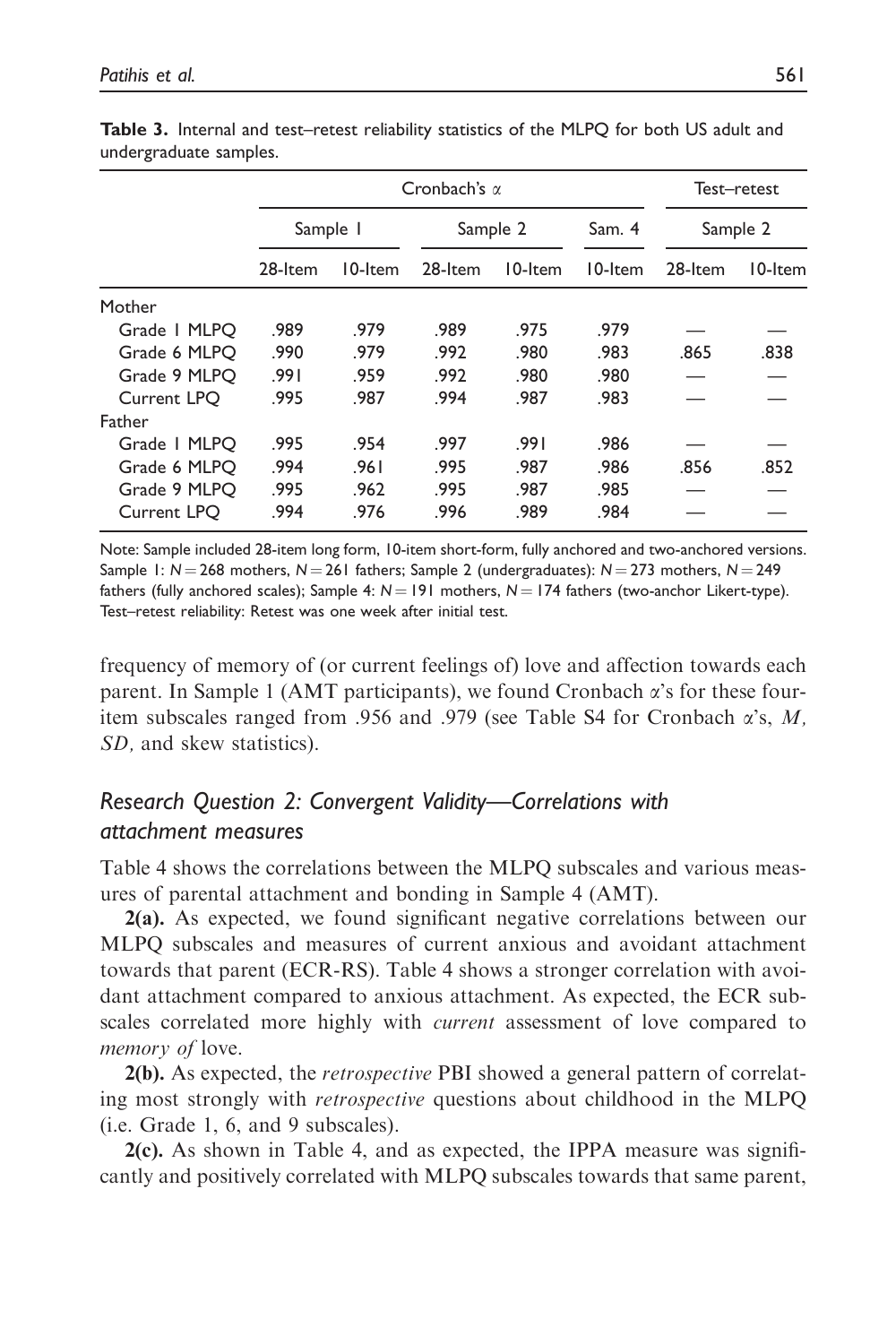|                                     |         | Retrospective |         | Present    |
|-------------------------------------|---------|---------------|---------|------------|
|                                     | Grade I | Grade 6       | Grade 9 | <b>Now</b> |
| Memory of love for mother           |         |               |         |            |
| Retrospective                       |         |               |         |            |
| Care (mother; PBI)                  | .565    | .708          | .632    | .544       |
| Overprotection (mother; PBI)        | $-.238$ | $-.364$       | $-.380$ | $-.299$    |
| Present                             |         |               |         |            |
| Attachment to mother (IPPA)         | .515    | .595          | .544    | .763       |
| Avoidant attachment mother (ECR)    | $-.485$ | $-.532$       | $-.499$ | $-.742$    |
| Anxious attachment mother (ECR)     | $-.297$ | $-.345$       | $-.329$ | $-.428$    |
| Memory of love for father           |         |               |         |            |
| Retrospective                       |         |               |         |            |
| Care father (father; PBI)           | .273    | .341          | .255    | .310       |
| Overprotection (father; PBI)        | $-.236$ | $-.316$       | $-.264$ | $-.339$    |
| Present                             |         |               |         |            |
| Attachment to father (IPPA)         | .557    | .639          | .678    | .714       |
| Avoidant attachment father (ECR-RS) | $-.498$ | $-.599$       | $-.655$ | $-.633$    |
| Anxious attachment father (ECR-RS)  | $-.197$ | $-.104$       | $-.157$ | $-.196$    |

Table 4. Correlations between the MLPQ subscales and various validated scales measuring attachment and bonding to mother (top) and father (bottom): Sample 4.

Note: Mother  $N = 190$ ; Father  $N = 173$ . All r values above .15 were statistically significant ( $p < .05$ ). Highest correlations in each of the mother and father matrices are bolded, and are examined further in the factorial validity section. IPPA: Inventory of Parent and Peer Attachment. ECR-RS: Experiences in Close Relationships. PBI: Parental Bonding Instrument.

and the IPPA correlated more strongly with MLPQ subscales assessing current love compared to memory of love.

In Table 4, we highlighted the largest correlations with boldface to be investigated further with a series of item-by-item factor analyses (see factorial validity section on MLPQ and attachment).

# Research Question 3: MLPQ and attachment item loadings and number of factors

Establishing the MLPQ subscales each consist of a single factor. Using Sample 1 (AMT participants), we performed a principal axis factor analysis on the 28-item MLPQ for mothers at first grade. The first factor had an eigenvalue of 21.7, and second factor had an eigenvalue of 1.17. However, all item loadings on Factor 2 were below .4; therefore, we concluded that this subscale has one single factor. This is reinforced by observing in the scree plot (Figure 1), that after the first factor, all other factor loadings are clearly outside of the inflection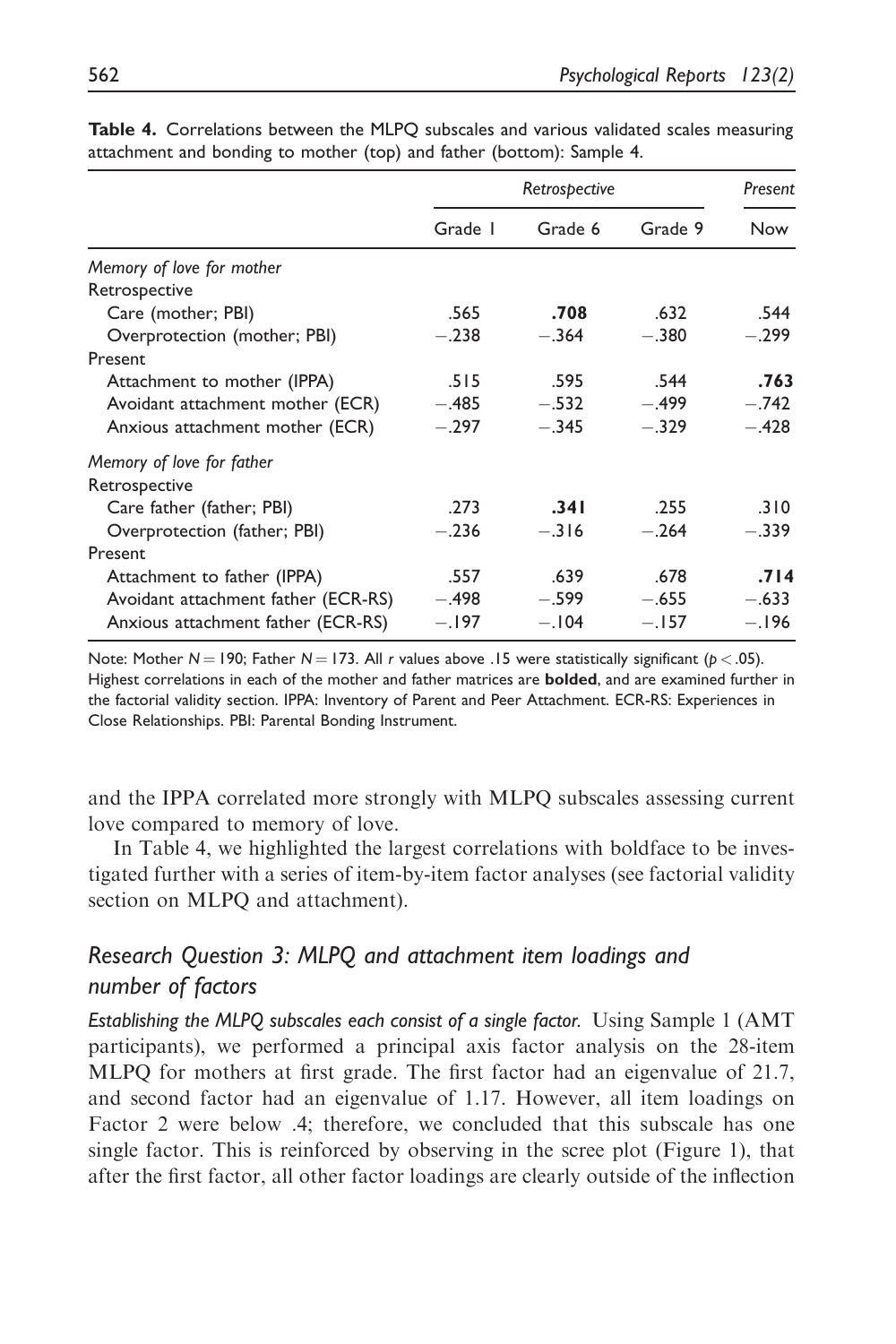point. Table S5 presents the factor loadings on this factor for all 28 items on all subscales of the MLPQ. Table S6 shows the eigenvalues for the first two loading factors in all the MLPQ subscales for both mothers and fathers. The second factor in all other subscales yields eigenvalues below 1. The MLPQ subscales each have a predominant single factor. We performed a separate factor analysis on the 10-item version (MLPQ-10) and again found a single factor. We present the factor loadings on this single dominant factor in Table S7. Figure 1 shows two representative scree plots which illustrate the dominance of a single factor, as expected, on both the fully anchored 28-item MLPQ (top, Sample 1; AMT) and two-anchored 10-item MLPQ (bottom, Sample 3; AMT).

Table S8 presents the factor loadings (from Sample 3; AMT participants) for all 10 items in the revised short-form scale, as well as the eigenvalues for the first two factors. On all subscales (Grades 1, 6, 9, and current) the dominant factor had an eigenvalue above 8, and the second highest factor had eigenvalues less than 0.5.

MLPQ and attachment item factor analyses. A principal axis factor analysis with items from the MLPQ for mothers at Grade 6 and items from the retrospective PBI (Care subscale) for mothers revealed a two-factor solution (Sample 4; AMT participants). All the MLPQ items loaded on Factor 1 (eigenvalue 14.13), while PBI care items loaded on Factor 2 (eigenvalue 2.37; see Table S9 for the pattern matrix). Factor 1 correlated with Factor 2,  $r = .673$ . Other factors had eigenvalues below 1 (e.g., Factor 3 eigenvalue  $= .86$ ). This confirmed that although the MLPQ and PBI-Care scales are strongly correlated, they load on different factors. Similarly, we found evidence that the retrospective MLPQ (father, Grade 6) is distinct from the retrospective PBI-Care father subscale (Table S10).

Table 5 shows, as expected, that the IPPA measure of current attachment (mother) has multiple factors (three factors), and the MLPQ items (mother current subscale) loaded on a different single factor (eigenvalue 20.9). Factor 1 correlated with Factors 2, 3, and 4, with  $rs = .690, .598,$  and .686, respectively. Other factors had eigenvalues below 1 (e.g. Factor 5 eigenvalue  $= .87$ ). The three factors that the general attachment scale (IPPA) loaded on reaffirmed that conceptualization of attachment as multifactorial. The lack of loading of IPPA items on Factor 1 (which MLPQ items did load on) also reinforces our conceptualization that the memory of love construct lies partially outside the attachment construct. Similarly, MLPQ (father current) items loaded on a different single factor to the three factors the IPPA items loaded on (Table S11). We ran numerous other similar additional item factor analyses and all confirmed that no MLPQ subscale factor loaded on any attachment measure factor.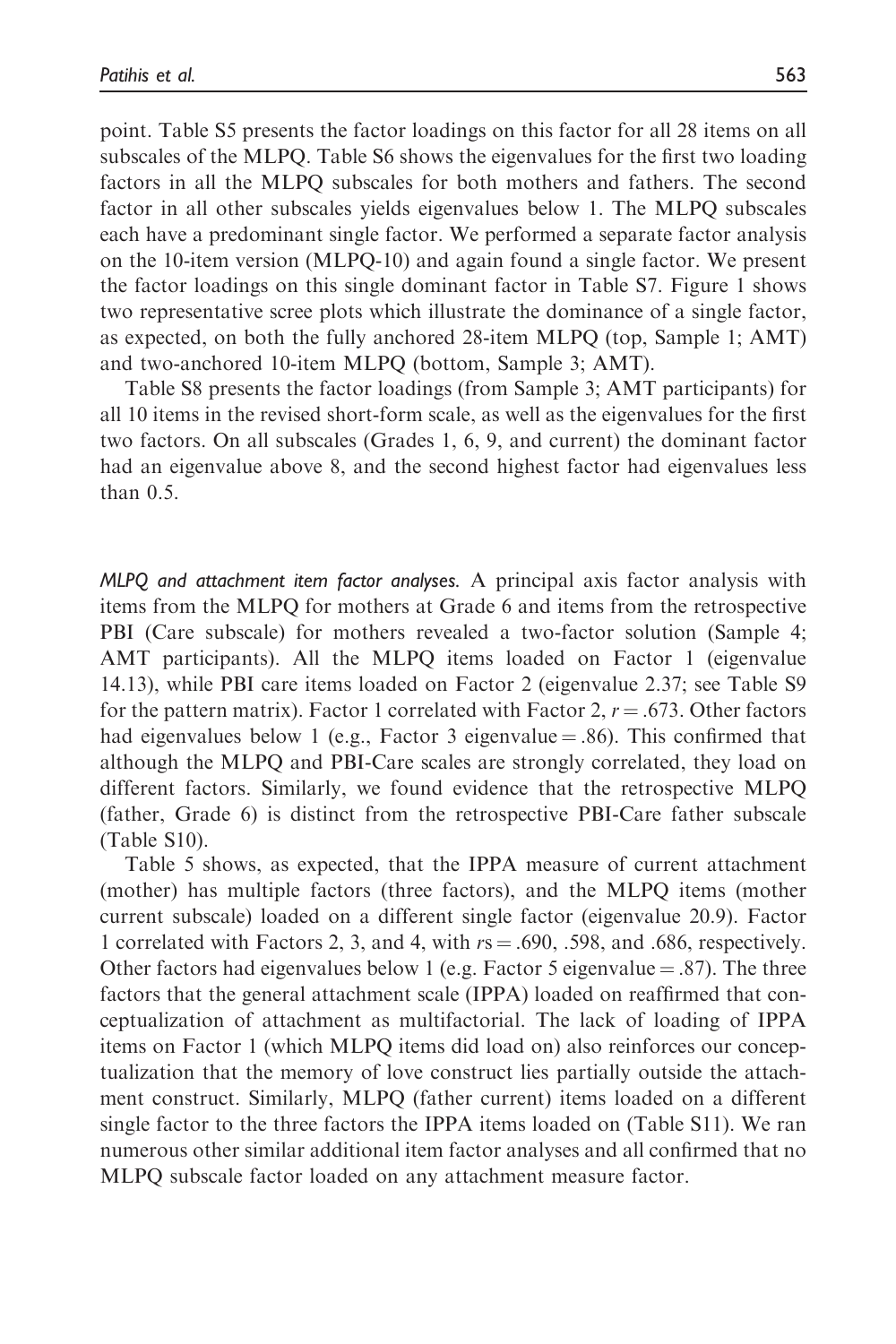

Figure 1. Top: Factor analysis scree plot for the 28-item MLPQ (mother, first grade; Sample 1) using the fully anchored Likert scale. Bottom: Factor analysis scree plot for the 10-item MLPQ-10 (mother, first grade; Sample 3) using the two-anchor Likert-type scale.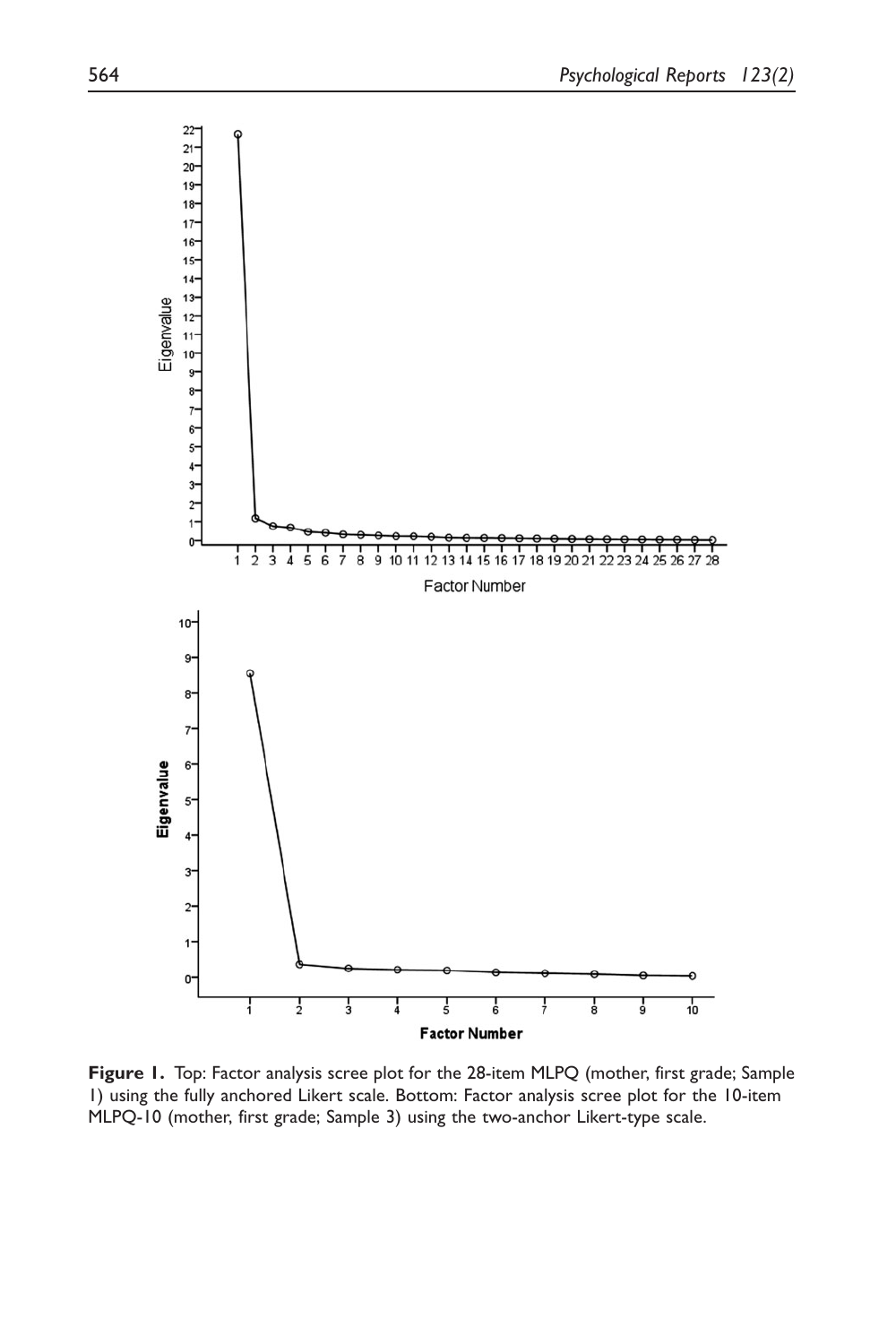|                                                                           |                  |              | Factors        |         |         |
|---------------------------------------------------------------------------|------------------|--------------|----------------|---------|---------|
| Pattern matrix                                                            |                  | $\mathsf{I}$ | $\overline{2}$ | 3       | 4       |
| MLPQ mother current                                                       | I. Love (F)      | .941         | $-.015$        | $-.032$ | $-.018$ |
| MLPQ mother current                                                       | $2.$ Love $(S)$  | .887         | .021           | $-.057$ | .066    |
| MLPO mother current                                                       | 3. Affection (F) | .877         | .108           | $-.032$ | $-.024$ |
| MLPQ mother current                                                       | 4. Affection (S) | .888         | .073           | $-.003$ | $-.019$ |
| MLPQ mother current                                                       | 5. Warmth (F)    | .845         | .093           | .064    | $-.041$ |
| MLPQ mother current                                                       | 6. Warmth (S)    | .856         | .152           | .019    | $-.042$ |
| MLPO mother current                                                       | 9. Fondness (F)  | .855         | $-.071$        | .026    | .159    |
| MLPQ mother current                                                       | 10. Fondness (S) | .829         | $-.053$        | .048    | .127    |
| MLPO mother current                                                       | 27. Caring (F)   | 1.001        | $-.021$        | 100.    | $-.092$ |
| MLPO mother current                                                       | 28. Caring (S)   | .911         | .057           | $-.131$ | .075    |
| IPPA.1. My mother respects my feelings.                                   |                  | .012         | .184           | .058    | .686    |
| IPPA.2. I feel my mother does a good<br>job as my mother.                 |                  | .152         | .041           | .043    | .698    |
| IPPA.3. I wish I had a different mother. (R)                              |                  | .260         | $-.245$        | .433    | .355    |
| IPPA.4. My mother accepts me as I am.                                     |                  | .019         | .168           | .069    | .662    |
| IPPA.5. I like to get my mother's point of                                |                  | .115         | .645           | $-.088$ | .239    |
| view on things $\dots$                                                    |                  |              |                |         |         |
| IPPA.6. I feel it's no use letting my feelings<br>show around mother. (R) |                  | .033         | .264           | .643    | .018    |
| IPPA.7. My mother can tell when I'm upset                                 |                  | .175         | .519           | $-.015$ | .114    |
| about something.                                                          |                  |              |                |         |         |
| IPPA.8. Talking over my problems  makes<br>me feel ashamed $\dots(R)$     |                  | $-.030$      | .126           | .667    | $-.116$ |
| IPPA.9. My mother expects too much from me. (R)                           |                  | $-.102$      | $-.203$        | .692    | .101    |
| IPPA.10. I get upset easily around my mother. (R)                         |                  | .118         | $-.125$        | .847    | $-.019$ |
| IPPA.11. I get upset a lot more than my<br>mother knows about. (R)        |                  | $-.173$      | .089           | .636    | .051    |
| IPPA.12. When we discuss things, my mother<br>cares about myview          |                  | $-.067$      | .387           | $-.015$ | .654    |
| IPPA.13. My mother trusts my judgment.                                    |                  | $-.009$      | .286           | .028    | .591    |
| IPPA.14. My mother has her own problems,<br>so I don't bother her(R)      |                  | .147         | .427           | .487    | $-.407$ |
| IPPA.15. My mother helps me to understand<br>myself better.               |                  | $-.005$      | .833           | .020    | .039    |
| IPPA.16. I tell my mother about my problems<br>and troubles.              |                  | .073         | .957           | $-.059$ | $-.071$ |
| IPPA.17. I feel angry with my mother. (R)                                 |                  | .125         | $-.179$        | .695    | .278    |
| IPPA.18. I don't get much attention from<br>my mother. (R)                |                  | $-.044$      | .097           | .609    | .229    |
| IPPA.19. My mother helps me to talk about<br>my difficulties.             |                  | .004         | .907           | $-.039$ | .021    |

Table 5. Pattern matrix showing different loadings of MLPQ-10 mother current items and inventory of Parent and Peer Attachment (mother) items (Sample 4).

(continued)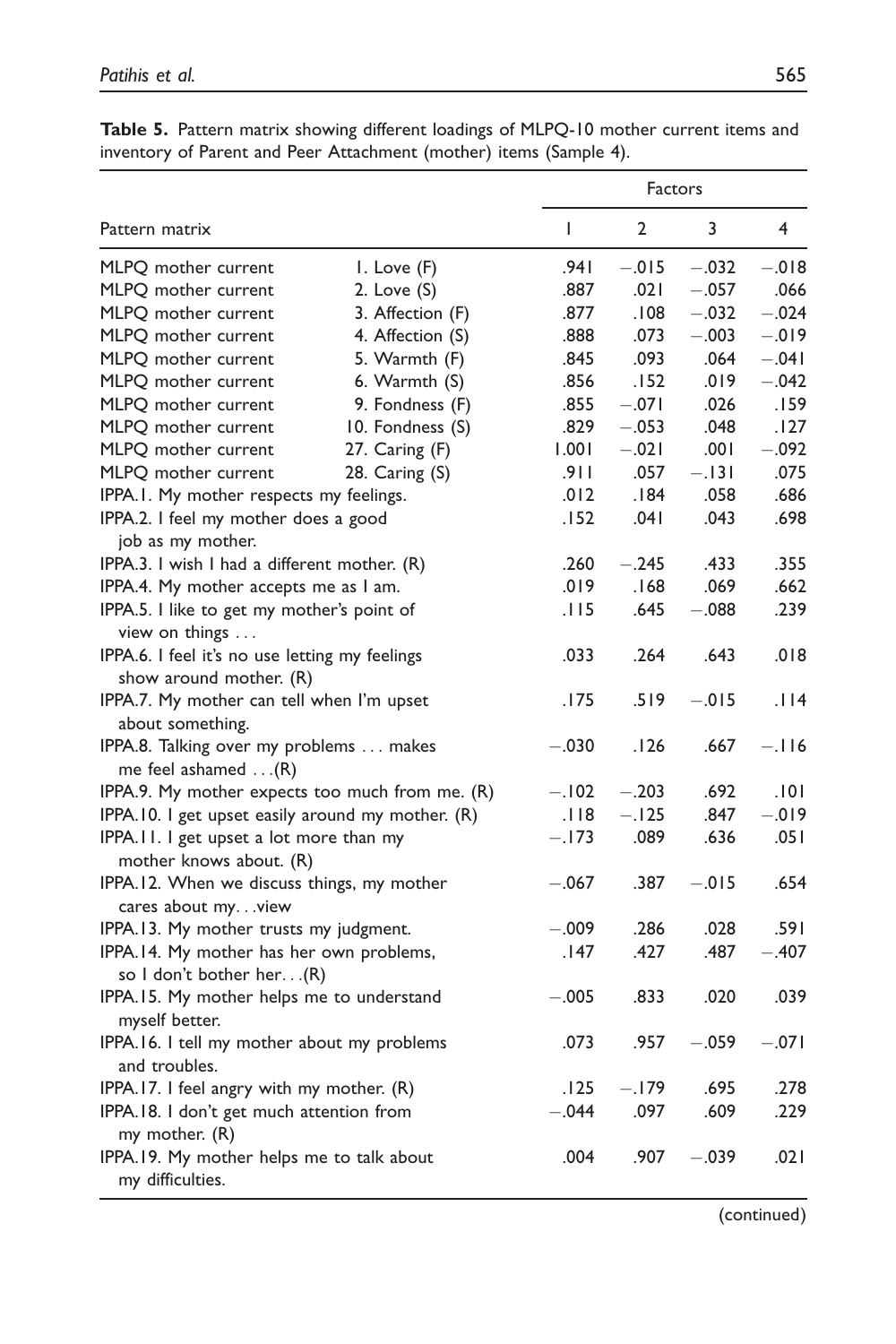|                                                                       |         | Factors |         |         |
|-----------------------------------------------------------------------|---------|---------|---------|---------|
| Pattern matrix                                                        |         | 2       | 3       |         |
| IPPA.20. My mother understands me.                                    | .099    | .573    | .098    | .212    |
| IPPA.21. When I am angry, my mother tries<br>to be understanding      | .022    | .447    | $-.005$ | .453    |
| IPPA.22. I trust my mother.                                           | .125    | .149    | .004    | .656    |
| IPPA.23. doesn't understand what I'm<br>going through these days. (R) | $-.045$ | .362    | .613    | $-.033$ |
| IPPA.24. I can count on  when I need<br>to get something off my chest | .067    | .697    | $-.061$ | .242    |
| IPPA.25. If my mother knows something<br>is bothering me, she asks    | .005    | .498    | .071    | .295    |
| Eigenvalue of factor                                                  | 20.90   | 2.62    | 1.89    | I.I 7   |

#### Table 5. Continued.

Note: Extraction method: principal axis factoring. Rotation method: Promax with Kaiser normalization. Eigenvalues for Factor 5 was .87. Factor 1 correlated with Factors 2, 3, and 4,  $rs = .690, .598,$  and .686, respectively. Correlations between Factors 2, 3, and 4 ranged from .635 to .708. MLPQ: Memory of Love towards Parents Questionnaire; IPPA: Inventory of Parent and Peer Attachment; (F): frequency; (S): strength. (R): reverse coded.

# Research Question 4: Discriminant validity—Mood, social desirability, and negative childhood experiences

Current affect (PANAS). Table S12 presents the correlations between the PANAS and the MLPQ subscales. The two PANAS subscales are only weakly correlated with the LPQ current love subscale towards mothers or father ( $rs = .17, .10,$ respectively).

Social desirability. In Sample 2 (undergraduates), social desirability (SDS) correlated with the 28-item MLPQ subscales with relatively small effect sizes. The largest correlation was between the 28-item MLPQ for mother during ninth grade ( $r = .25$ ,  $p < .001$ ), and the smallest correlation was between subscale for father current love  $(r = .12)$ . A similar range of correlations was found between the short-form 10-item versions of the MLPQ and social desirability ( $r = .06$ ) to .22).

Potentially traumatic experiences in childhood. Table S13 shows the correlations, from Sample 5 (AMT participants), between MLPQ subscales and traumatic experiences subscale composite scores (TEC). As expected, we found small negative correlations indicating a relationship (rs ranged from  $-.001$  to  $-.32$ ) and the absence of large negative correlations.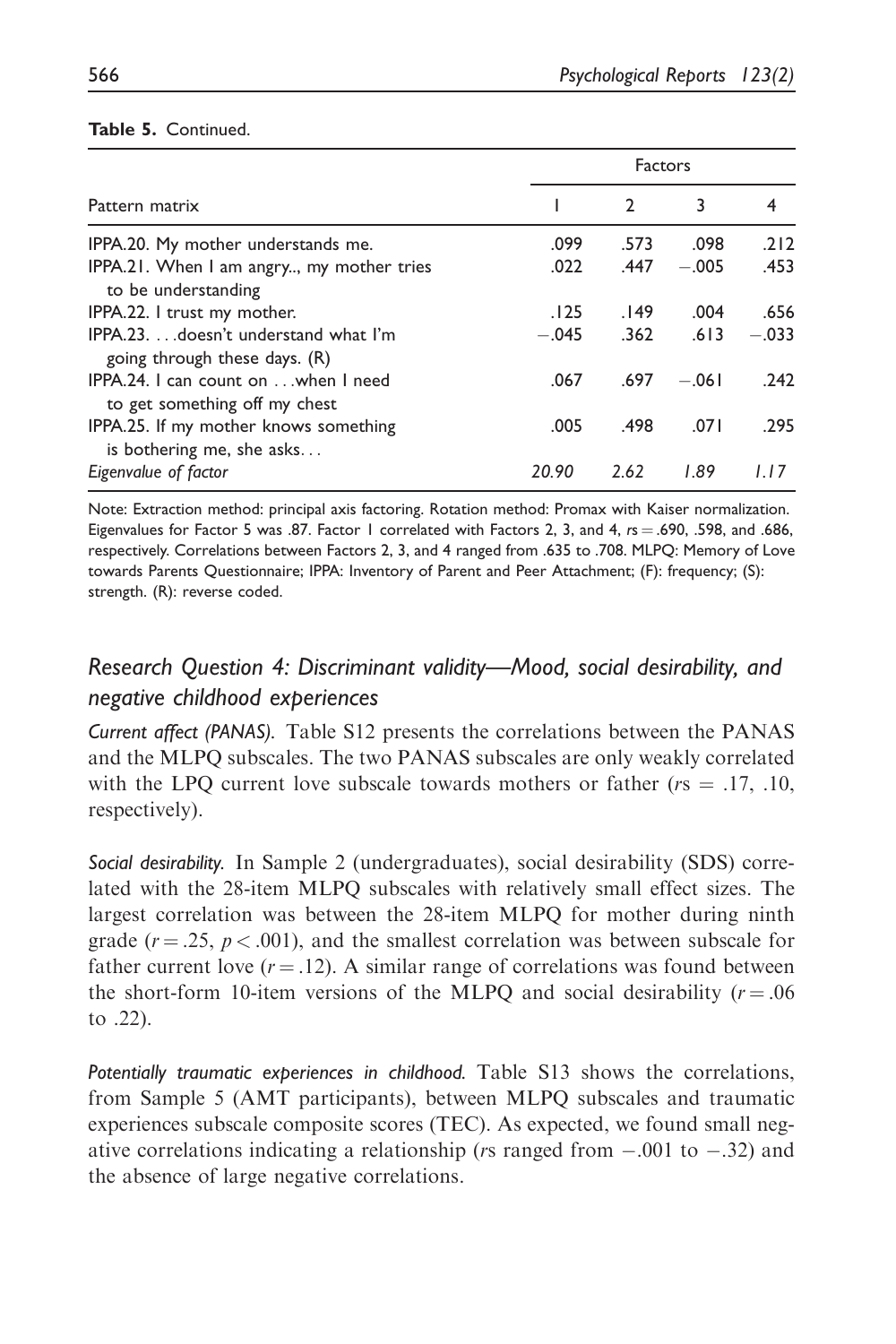|              | м    | SD   | Grade 1<br><b>MLPO</b> | Grade 6<br><b>MLPO</b> | Grade 9<br><b>MLPO</b> | Current<br><b>LPO</b> |
|--------------|------|------|------------------------|------------------------|------------------------|-----------------------|
| Grade   MLPO | 4.93 | 1.14 | 1.000                  | .782                   | .648                   | .468                  |
| Grade 6 MLPO | 4.35 | 1.34 |                        | 1.000                  | .871                   | .621                  |
| Grade 9 MLPO | 3.87 | 1.52 |                        |                        | 1.000                  | .648                  |
| Current LPO  | 4.29 | 1.86 |                        |                        |                        | 1.000                 |

Table 6. Descriptive statistics and correlations between various subscales of the 28-item MLPQ for mothers in a sample of 268 US adults in Sample 1.

Note. All correlations:  $p < .001$ .  $N = 268$ .

## Research Question 5: MLPQ subscale distinction

Table 6 presents the intercorrelations between the subscales of the MLPQ mother subscales (Sample 1, AMT). The closer the MLPQ reference time periods are together, the higher the correlation. As we expected, all the subscales are related, but the amount of variance explained between them varies. For example, current feelings of love subscale (LPQ) only account for 22% of the variance in the MLPQ Grade 1 subscale—indicating distinct measures. The MLPQ for Grade 1 accounts for 42% of the variance in the MLPQ Grade 9 subscale. Table S14 shows a similar pattern of correlations between MLPQ father subscales. Within-subject paired sample t tests found significant differences between the means of the 28-item MLPQ subscales for Grades 1, 6, and 9 ( $ps < .001$ ; both mother and father subscales).

A factor analysis (principal axis; promax rotation) with all 28-items from the MLPQ Grade 1 (mother subscales) as well as all 28-items from the MLPQ Grade 6 showed that the Grade 1 items loaded on a different factor than Grade 6 items. Similarly, a series of factor analyses found Grade 1 items loaded on a different factor than Grade 9 items; and Grade 6 items loaded on a different factor than Grade 9. Moreover, the current love subscale loaded on a different factor than the Grade 1, 6, and 9 subscales. The same patterns found in the mother subscales replicated in a series of factor analyses comparing father MLPQ subscales.

## Research Question 6: Setting: In laboratory versus online comparison

Table S15 documents the descriptive and *t*-test statistics comparing in-lab and online statistics for each subscale (Sample 2; undergraduates). We found no significant differences on the MLPQ subscales between those who participated in the laboratory and those who did so online.

## Research Question 7: Order effects

Randomizing order of subscales. Table S16 compares the MLPQ statistics within each subscale for those who received the MLPQ subscales randomly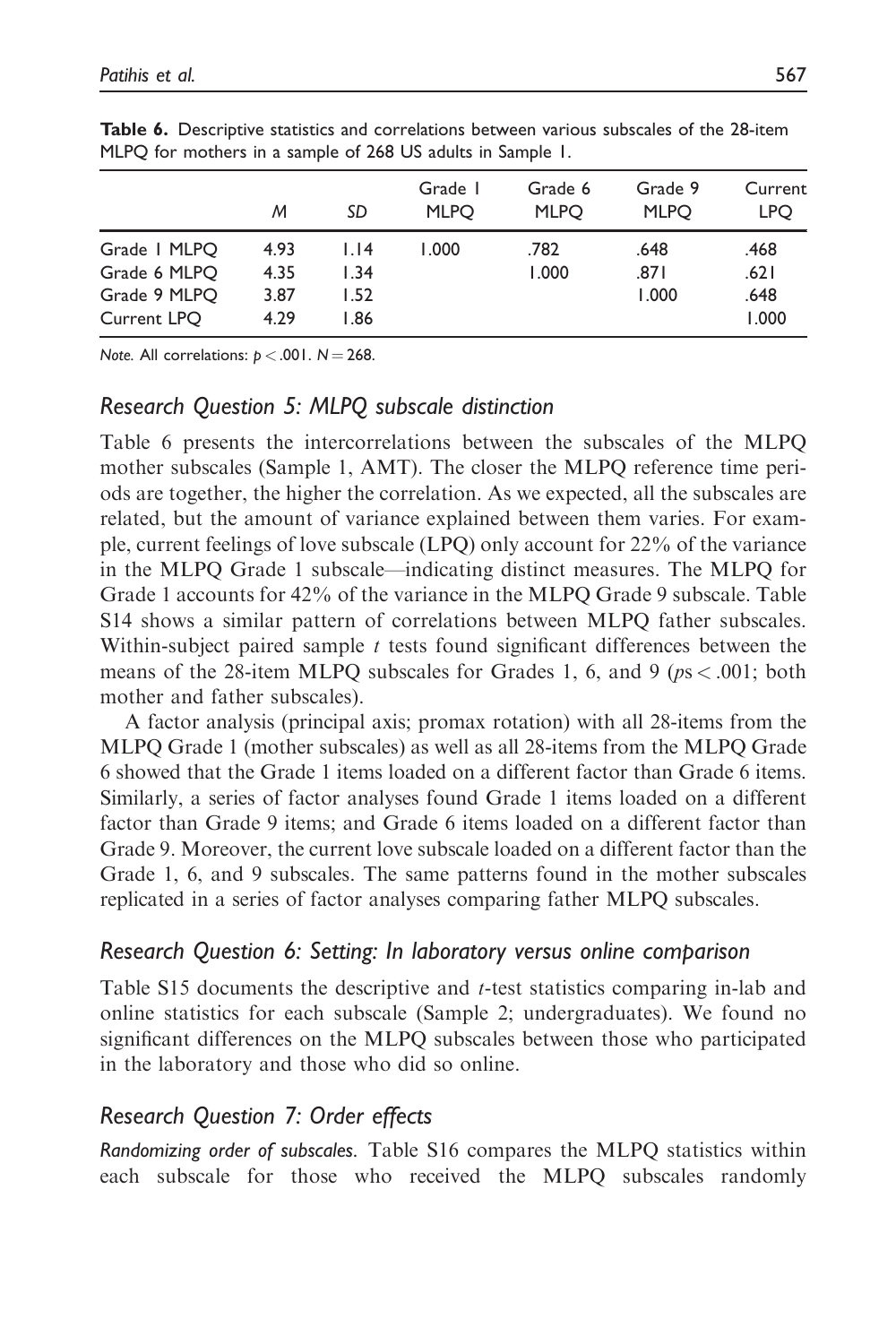counterbalanced to those who received the scales in chronological order (Sample 6; AMT participants). Whether the participant received the materials in chronological order, or not, had no significant effect on any of the subscales of the  $MLPQ (ps > .20)$ .

Mothers versus fathers first. Table S17 compares the means within each MLPQ subscales when the mother questions are presented first to when father questions are presented first (Sample 7; AMT participants). The order of presentation had no significant effect on the means of the MLPQ subscales.

# General discussion

Using a number of nonclinical adult samples from the United States, we developed a measure to assess subjective current feelings of love and memory of past feelings of love towards parents: the MLPQ. It was developed with high internal reliability and good face validity for use in a variety of areas in psychology. There was a gap in the literature we begin to fill here: there appears to be no previous a multi-item measure of memory of feelings of love. The MLPQ asks participants to recall the strength and frequency of their feelings of love during Grades 1, 6, and 9 in childhood, as well as current feelings of love. In our 28 item subscale version, we found high internal reliability and test–retest reliability, and this enabled the identification of adequately internally reliable 10-item and 4-item subscale versions. We found that the MLPQ correlated with retrospective measures of general attachment in a pattern that is promising for validity—and loaded on a different factor than all factors associated with attachment measures. We showed that it made little difference whether the instrument is taken online or in a laboratory setting. We also found that the subscales of the MLPQ (Grade 1, 6, 9, and current) are sufficiently distinct from one another to justify the inclusion of each one. We demonstrated that order effects are negligible enough to justify using a mother-first chronological presentation order in most research. Given these properties, the scale can be used in research in areas such as cognitive, social, developmental, and clinical psychology, as well as in affective science and memory malleability research.

We found very high internal reliability within each subscale of the MLPQ, and this was by design. When formulating the 28-item scale, we first used the core concepts of the scale: *love* and *affection*, and then added related words. This was done to capture the specific type of feelings of love and affection that people feel towards their parents and to make the measure sufficiently stable for use in research to detect small changes across experimental conditions or timepoints. Because of the high internal reliability scores, for studies with time constraints the 10-item or the 4-item subscale version (which consists of 4 items  $\times$  4 subscales  $\times$  2 parents = 32 items) is recommended for researchers to use. Although we had feared that participants' varying definitions of the word "love"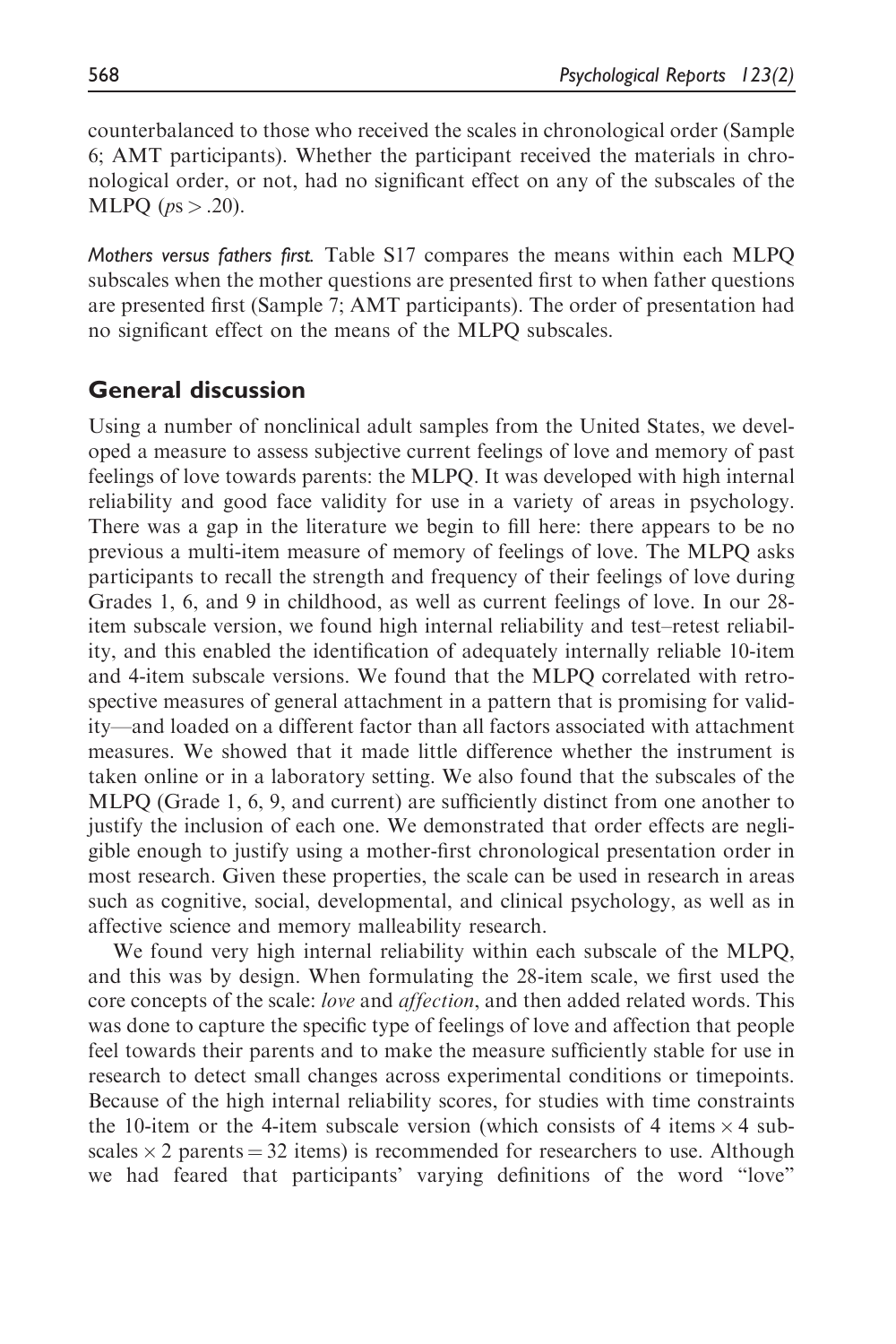necessitated the addition of many synonyms, the very high internal reliability scores suggested that perhaps participants understood the meaning of "love" in the larger context of the items—and this means the four-item subscales versions (that use the words "love" and "affection") may be a good option that captures the most of the variance of the other items that use different words (e.g., adoration, caring, etc).

No previous questionnaires measure memory of past felt love towards parents, so we could not assess concurrent validity. To deal with this, we instead measured convergent validity with parental attachment measures and formulated hypotheses of what pattern of correlations we should find with various types of attachment measures. We found preliminary patterns indicating good promise for questions of validity—*retrospective* measures of overall quality of attachment in childhood correlated as expected with MLPQ childhood subscales (when the target was the same parent). Likewise, measures of current attachment to a given parent correlated relatively more strongly with the current love subscale for that same parent compared to retrospective measures. Even when considering the highest correlations that we found between attachment measures and a matching MLPQ subscale, attachment scales accounted for at most only 50% of the variance in any given MLPQ subscale. In addition, factor analyses revealed that MLPQ items and attachment items did not load on the same factors, suggesting that the MLPQ is measuring a different construct from the existing attachment scales we examined. In addition, examining the face validity of the questions asked in the memory of love scale and attachment scales reveal the intent to measure different constructs. For example, the memory of love items asks very specifically about memory of an emotion towards a person. In contrast, attachment items ask a variety of questions, including about specific behaviors. For example, the PBI care subscale has one item that asks the extent to which the parent "spoke to me in a friendly voice" before the age of 16 years. Compare that item wording to one of our MLPQ items: "during the whole year when you were in first grade, how often on average did you feel love toward your mother." Examining the face validity of the two wordings suggests a different, but related, construct. One would expect such items to correlate, but they do not have the same operational definition, nor do they attempt to capture the precisely the same construct. In an investigation into the MLPQ's discriminant validity, we found a promising pattern of correlations with current mood/affect, social desirability, and adverse childhood experiences.

We found that the MLPQ was not significantly affected by either setting (online or in the laboratory) or by the order in which the subscales are presented to participants. In most settings, therefore, presenting the MLPQ mother-first and chronologically (Grades 1, 6, 9, and current) will be both statistically justified and user-friendly for participants. Nevertheless, counterbalancing subscales will be advisable in some cases: for example, when the primary research question compares memory of love towards mothers with fathers.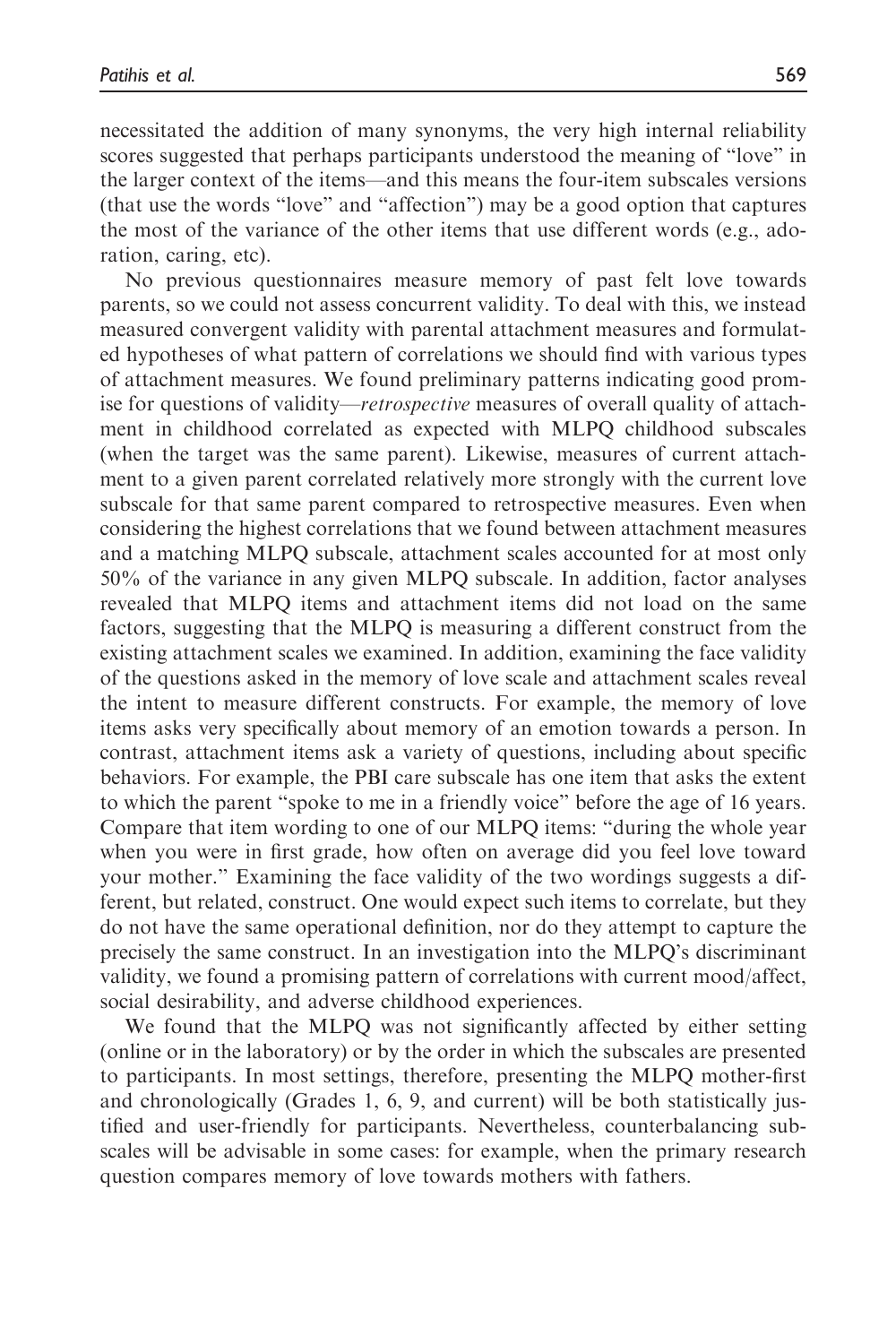There are numerous interesting potential implications of these findings, and we will choose just a few to discuss here. In terms of implications for science, because our new measure is distinct from attachment, this could open up new areas of research in developmental psychology and in other areas. The preciseness (high reliability and a single factor) of the MLPQ subscales has potentially important implications for their use in experimental research—where experimental effects might be expected to be small because the manipulations must be mild (by ethical necessity). In terms of practical implications, our results revealed that people feel more current love towards their mothers compared to their fathers, as well as remember more love towards their mothers. This raises the questions of whether this is fair to fathers or not—and whether this finding may be explained by differential parental investment (see Geary, 2000). In addition, the consistent marked reduction in memory of love from early childhood to late childhood might help prepare parents and offspring for the emotional pain that might cause. The finding that there appears to be an uptick in feelings of love towards parents when they get to adulthood (compared to late childhood) may provide some solace and hope for both parents and teenagers during the late-childhood period.

The current assessment has some limitations. We were able to assess validity with a number of measures, but that list is by no means complete. The current study has not established a relationship with some of the important behavioral outcomes we mentioned earlier, although we will have more to report on that in future publications. In addition, there are an unlimited number of other analyses that can be done on these subscales and potential other correlates, but we feel we have provided enough information for this single preliminary article. We acknowledge the effect of current cognitions in trying to remember the amount and strength of past felt love, and in many ways the measure is an assessment of memory traces. Nevertheless, this does have a direct parallel to how we remember past feelings of love in everyday life and assess those memories. Indeed the very effect of current cognitions is one of our central interests that we are investigating in current research (Patihis, Cruz, & Herrera, 2018) and was one of the motivations for the development of the scale. Interesting future research could assess clinical populations, which may demonstrate lower mean scores on the memory of love subscales and therefore less negative skew compared to nonclinical samples.

In summary, we created a reliable measure of subjective current feelings of love and memory of love towards parents that consists of one main core construct within each time period. It correlates in patterns consistent with good validity with previous attachment scales, affect, social desirability, and adverse childhood experiences. Memory of affective love is related to, but distinct from, attachment. The subscales of the MLPQ measure something distinct from each other; the measure can be used in different settings and has nonsignificant order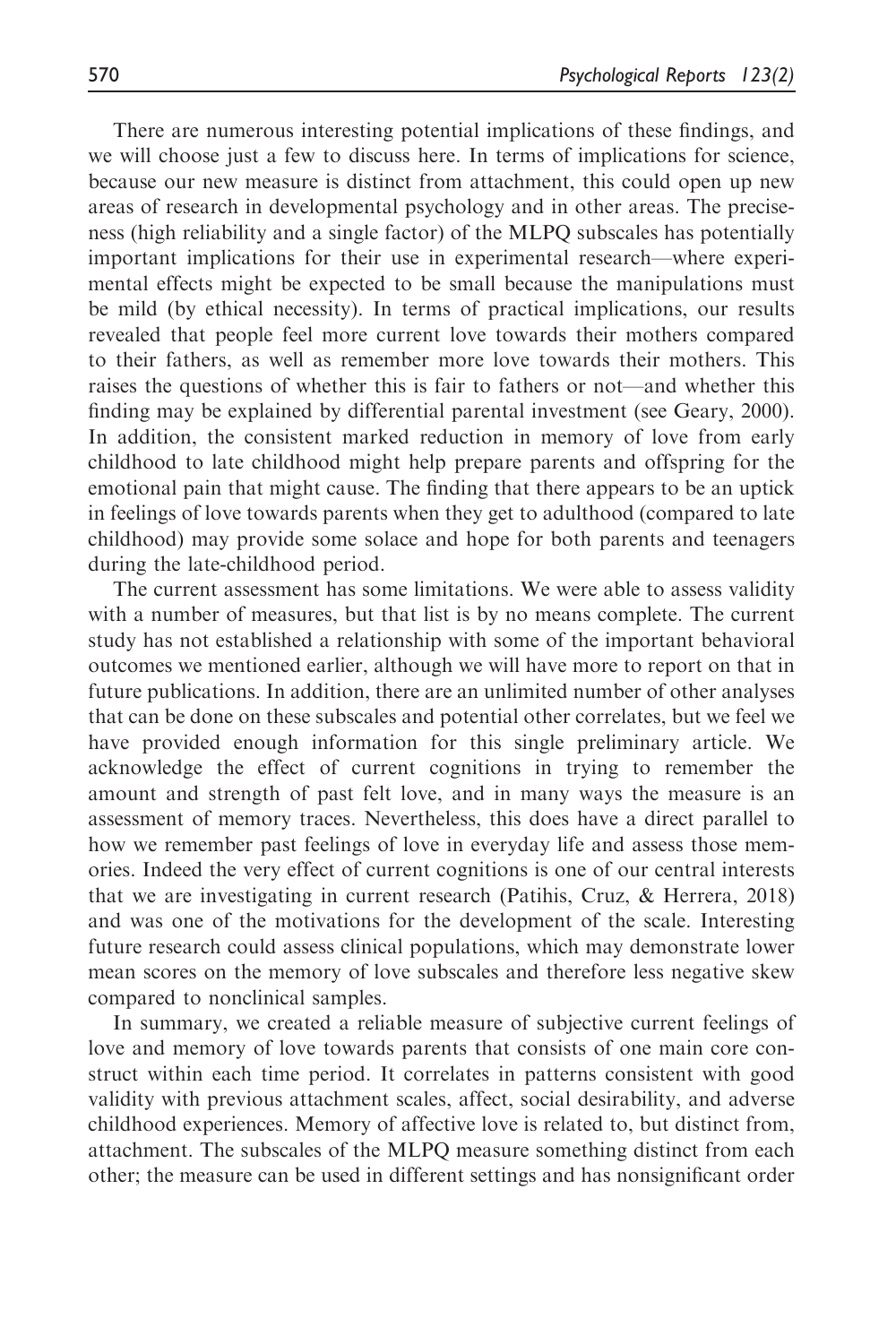effects. The combination of high validity and reliability makes it a promising scale for use in many areas of psychology.

# Appendix

Memory of Love towards Parents Questionnaire (MLPQ)

[First grade wording is given here in its entirety, as an example:]

### Memory of Feelings of Child toward Mother

### First year of elementary school

Remember back to how you felt about your mother during the year in which you were in first grade (how you felt toward her at that time).

First grade is typically experienced at ages 6 to 7 years in the United States and is the first year of elementary school.

Please be sure to answer all the questions if you knew your mother at all during first grade.

If you don't have a clear memory please give your best answer.

1<sup>\*</sup>. During the whole year when you were **in first grade**, how often on average did you feel love toward your mother?

 $2^*$ . During the whole year when you were in first grade, how strong on average was your **love** toward your **mother**?

3\*. During the whole year when you were in first grade, how often on average did you feel affection toward your mother?

4<sup>\*</sup>. During the whole year when you were **in first grade**, how strong on average was your affection toward your mother?

5\*. During the whole year when you were in first grade, how often on average did you feel warmth toward your mother?

 $6^*$ . During the whole year when you were in first grade, *how strong on average* was your warmth toward your mother?

7. During the whole year when you were **in first grade**, how often on average did you feel appreciation toward your mother?

8. During the whole year when you were in first grade, how strong on average was your appreciation toward your mother?

 $9^*$ . During the whole year when you were in first grade, how often on average did you feel fondness toward your mother?

10<sup>\*</sup>. During the whole year when you were **in first grade**, how strong on average was your fondness toward your mother?

11. During the whole year when you were in first grade, how often on average did you feel adoration toward your mother?

12. During the whole year when you were in first grade, how strong on average was your **adoration** toward your **mother?** 

13. During the whole year when you were in first grade, how often on average did you feel a good attachment toward your mother?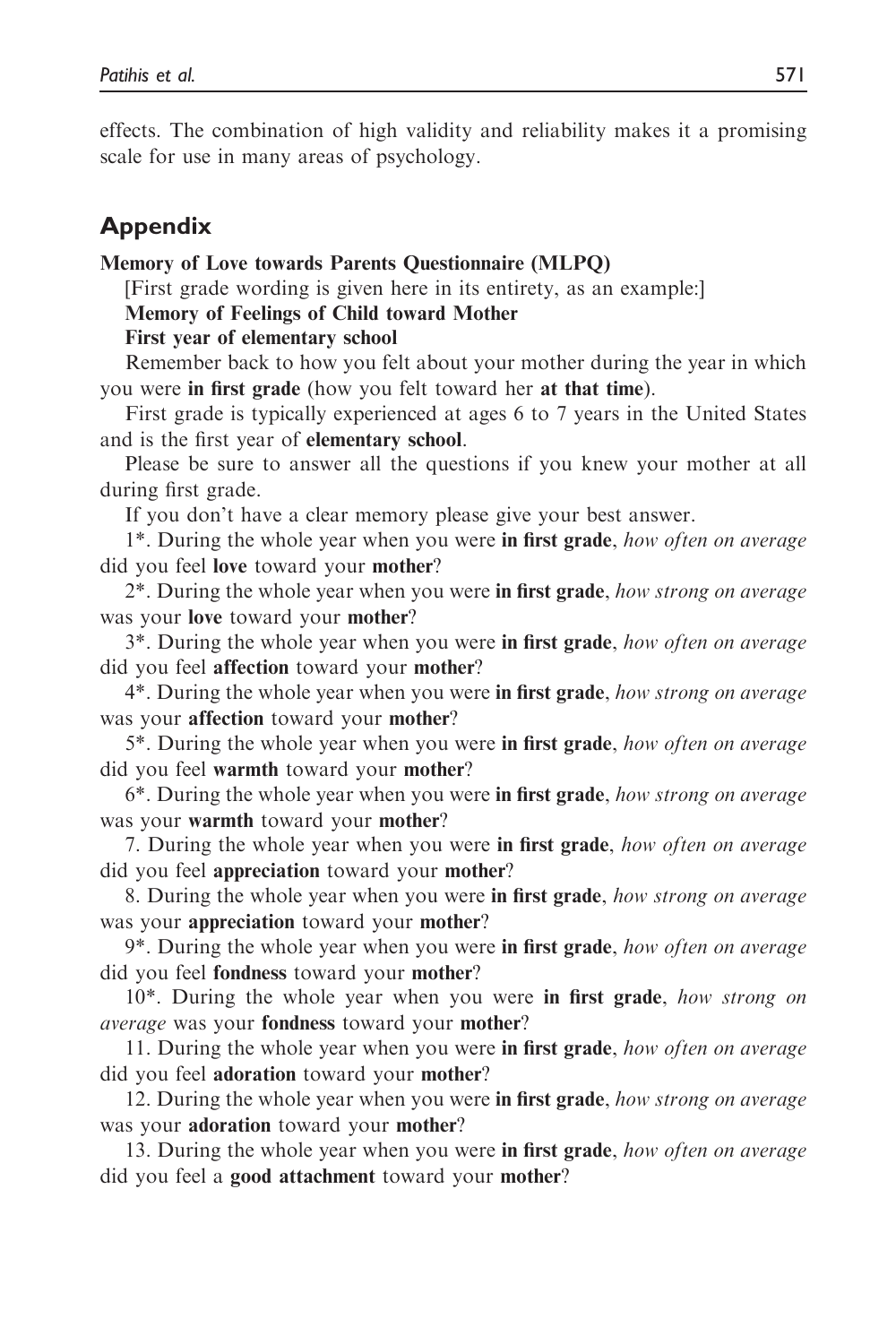14. During the whole year when you were in first grade, how strong on average was your good attachment toward your mother?

15. During the whole year when you were in first grade, how often on average did you feel positively bonded toward your mother?

16. During the whole year when you were in first grade, how strong on average was your positive bonding toward your mother?

17. During the whole year when you were in first grade, how often on average did you feel admiration toward your mother?

18. During the whole year when you were in first grade, how strong on average was your admiration toward your mother?

19. During the whole year when you were in first grade, how often on average did you feel respect toward your mother?

20. During the whole year when you were in first grade, how strong on average was your respect toward your mother?

21. During the whole year when you were in first grade, how often on average did you feel kindness toward your mother?

22. During the whole year when you were in first grade, how strong on average was your kindness toward your mother?

23. During the whole year when you were in first grade, how often on average did you feel devotion toward your mother?

24. During the whole year when you were in first grade, how strong on average was your devotion toward your mother?

25. During the whole year when you were in first grade, how often on average did you feel liking toward your mother?

26. During the whole year when you were in first grade, how strong on average was your liking toward your mother?

27<sup>\*</sup>. During the whole year when you were **in first grade**, how often on average did you feel caring toward your mother?

28\*. During the whole year when you were in first grade, how strong on average was your **caring** toward your **mother**?

[Long form  $=$  all 28 items.

 $*10$ -item version = these 10 items: 1, 2, 3, 4, 5, 6, 9, 10, 27, and 28.

4-item version  $=$ items 1, 2, 3, and 4.]

#### Likert-type scale and anchors

Frequency (for odd numbered questions above)

Two anchors (Samples 3–7)

| I Never Knew<br><b>This Parent At</b> | <b>Never</b> |  |  | All the<br>Time |
|---------------------------------------|--------------|--|--|-----------------|
| All                                   |              |  |  |                 |
|                                       |              |  |  |                 |

[The anchor "*I never knew this parent at all*" is coded as missing data.]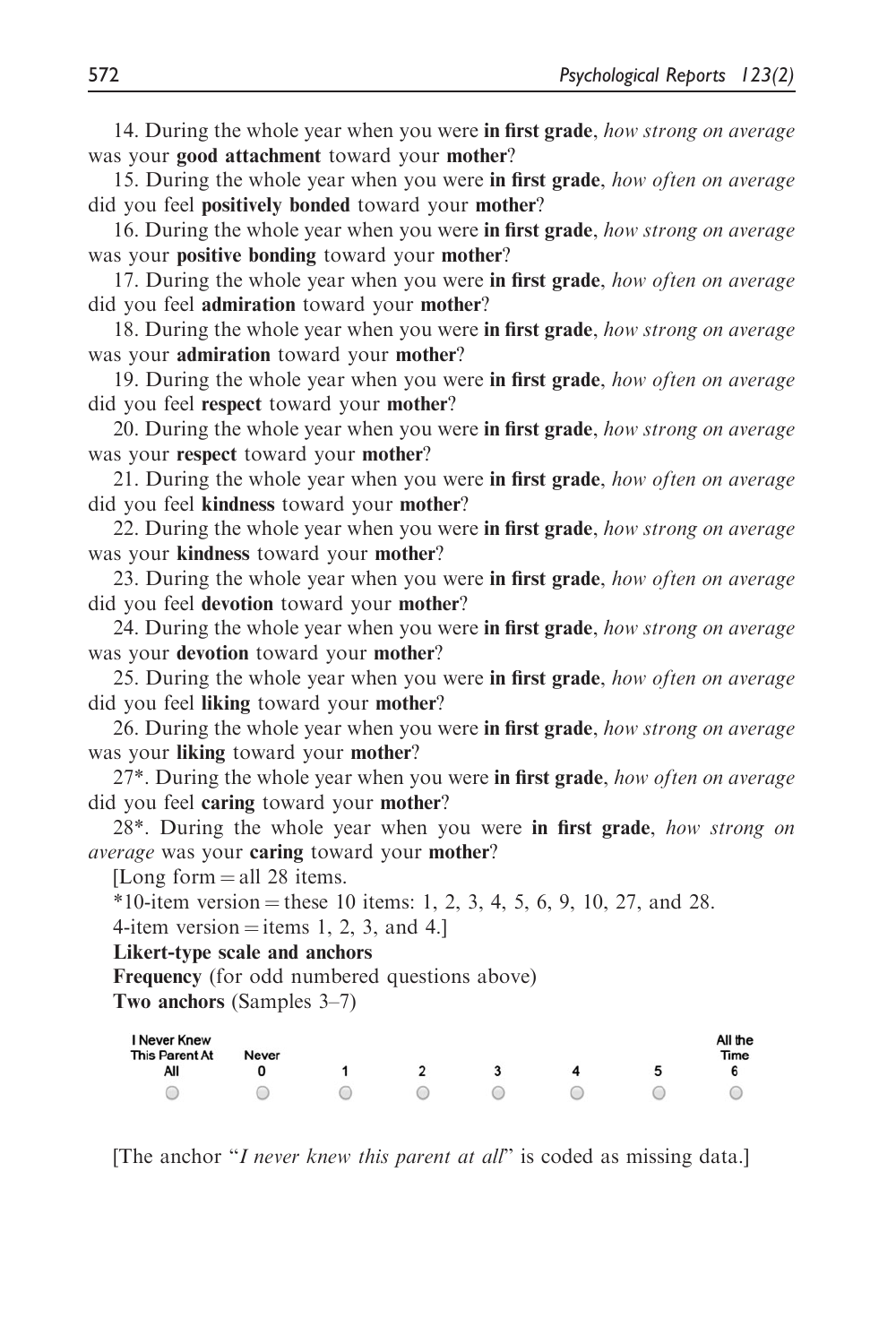Strength (for odd numbered questions above) Two anchors (Samples 3–7)

| I Never Knew<br><b>This Parent At</b> | Nonexistent |  |  | <b>Extremely</b><br>Strong |
|---------------------------------------|-------------|--|--|----------------------------|
| All                                   |             |  |  |                            |
|                                       |             |  |  |                            |

[Note, the fully anchored Likert-type scales used in Sample 1 and 2 are given in Supplemental Appendix S1]

## Instructions for the other time periods: Memory of feelings of child toward mother

#### First year of middle school

Remember back to how you felt about your parents during the year in which you were in sixth grade (how you felt toward her at that time).

Sixth grade is typically experienced at ages 11 to 12 years in the United States and is the first year of middle school.

Please be sure to answer all the questions if you knew your mother at all during sixth grade.

If you don't have a clear memory please give your best answer.

### Memory of Feelings of Child toward Mother

#### First year of high school

Remember back to how you felt about your parents during the year in which you were in ninth grade (how you felt toward her at that time).

Sixth grade is typically experienced at ages 14 to 15 years in the United States and is the first year of high school.

Please be sure to answer all the questions if you knew your mother at all during sixth grade.

If you don't have a clear memory, please give your best answer.

#### Current feelings of child toward mother

Now

Please report how you feel about your mother currently, (how you feel toward her now, today).

[Example item wording:]

1\*. Currently how often on average do you feel love toward your mother?

[Note: For the four father subscales, substitute the word "Mother" with "Father," and "her" with "him."]

Recommendations. Our generic recommendation is for researchers to use the two-anchor Likert-type scale shown above—unless the research question requires a fully anchored scale (see Appendix S1). Whether the researcher chooses the subscales with 4-items, 10-items, or 28-items depends upon (1) the degree of precision they need, (2) whether they are interested in specific items that are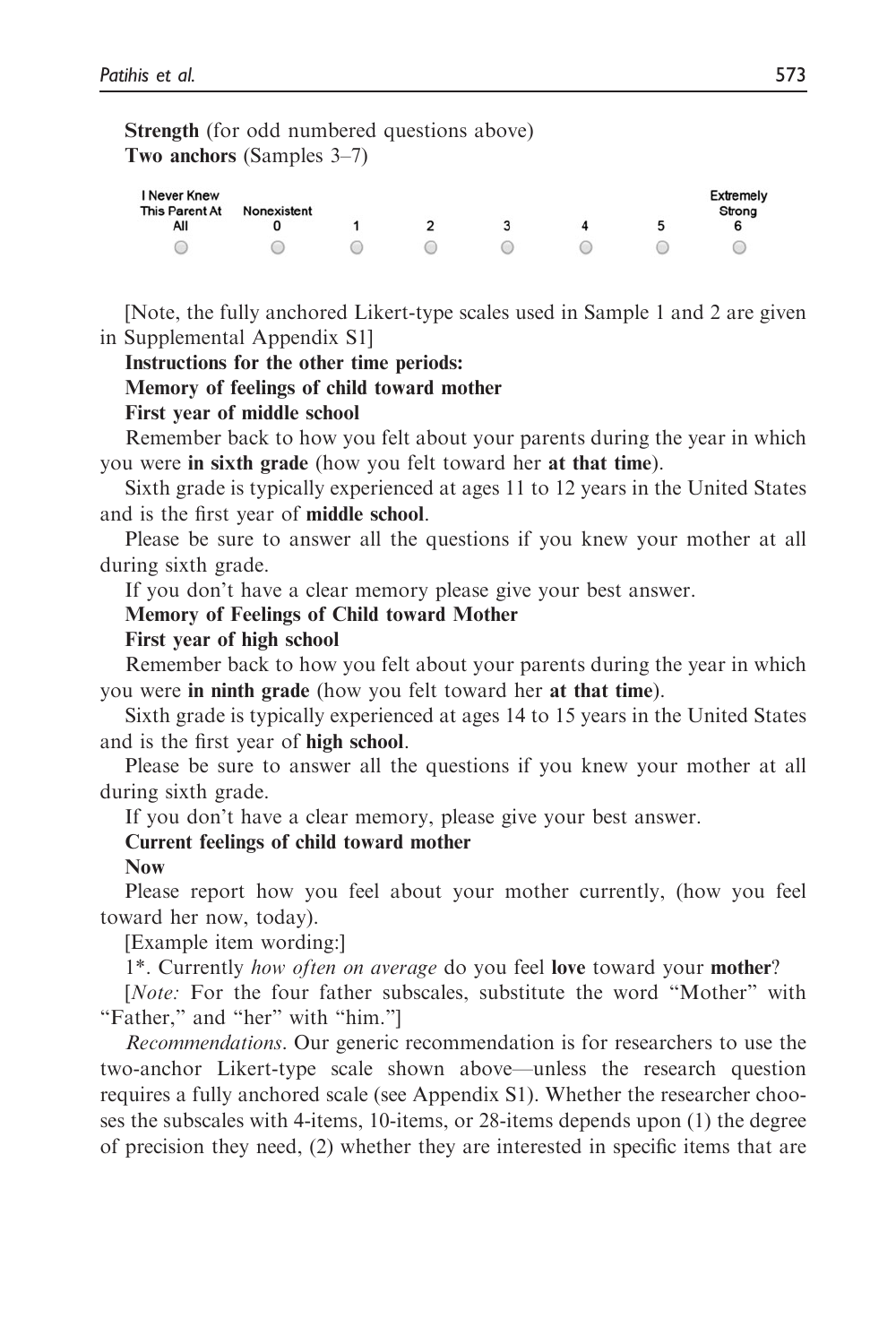not present in the shorter versions, (3) question fatigue considerations, and (4) time constraints of a study.

For use in countries that do not have the same grade levels as the United States, the wordings of "first grade," "sixth grade," and "ninth grade" can be adapted according to the common terms used in that country or state.

For English-speaking countries, below is an approximate conversion table:

|                      | England                             |                 | Scotland               |                | Ireland             |                        | <b>United States</b>          |            | Australia <sup>ª</sup> Zealand | New             |
|----------------------|-------------------------------------|-----------------|------------------------|----------------|---------------------|------------------------|-------------------------------|------------|--------------------------------|-----------------|
| Age<br>$(years)^{b}$ | School                              |                 | Year School            |                | Year School         | Year                   | School                        | Grade Year |                                | Year            |
| $6 - 7$              | Primary<br>school<br>(infants)      | 2               | Primary<br>school      | P <sub>3</sub> | Primary<br>school   | First class            | First-year<br>elementary      |            |                                | 2               |
| $ 1 - 2 $            | Secondary<br>school                 |                 | Secondary SI<br>school |                | Secondary<br>school | Sixth Class First-year | middle<br>school <sup>c</sup> | 6          | 6                              |                 |
| $14 - 15$            | Secondary<br>school-<br><b>GCSE</b> | $\overline{10}$ | Secondary S4<br>school |                | Secondary<br>school | Third year             | High school- 9<br>Freshman    |            | 9                              | $\overline{10}$ |

<sup>a</sup>Year number can vary by area in Australia.

<sup>b</sup>Age ranges can vary: check this in your country.

<sup>c</sup>This can vary by US state.

### Declaration of Conflicting Interests

The author(s) declared no potential conflicts of interest with respect to the research, authorship, and/or publication of this article.

### Funding

The author(s) disclosed receipt of the following financial support for the research, authorship, and/or publication of this article: This research was supported by the Office of Research, University of Southern Mississippi.

#### Supplementary Material

Supplementary material is available for this article online.

### ORCID iD

Lawrence Patihis  $\Box$  <http://orcid.org/0000-0003-2870-8986>

#### References

Ainsworth, M. D. S. (1967). Infancy in Uganda: Infant care and the growth of love. Baltimore, MD: Johns Hopkins University Press.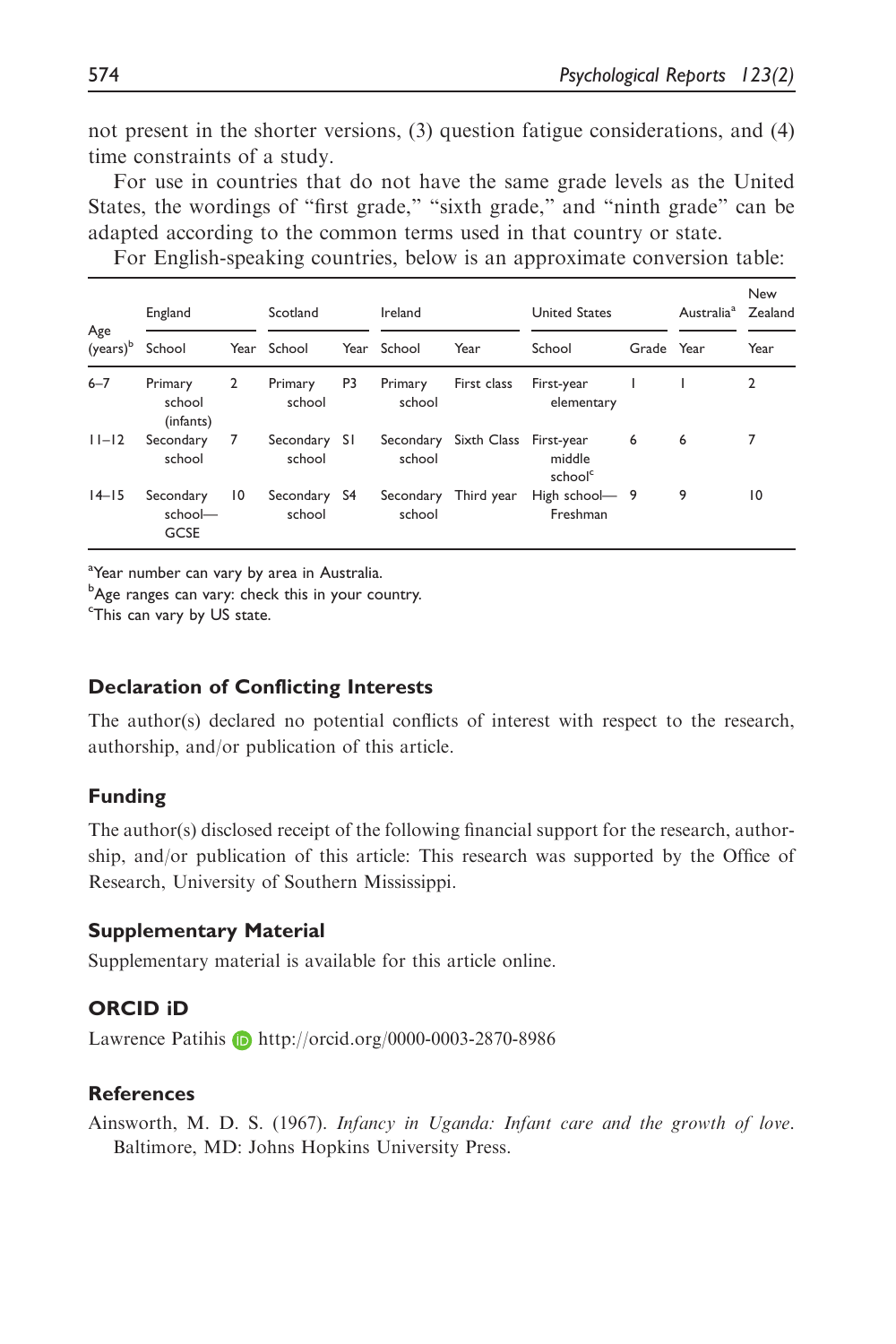- Armsden, G. C., & Greenberg, M. T. (1987). The Inventory of Parent and Peer Attachment: Individual differences and their relationship to psychological wellbeing in adolescence. Journal of Youth and Adolescence, 16, 427–454.
- Armsden, G. C., & Greenberg, M. T. (1989). Inventory of Parent and Peer Attachment (IPPA). Seattle, WA: University of Washington.
- Bowlby, J. (1969/1982). Attachment and loss: Vol. 1. Attachment (2nd ed.). New York, NY: Basic Books.
- Bowlby, J., Fry, M., & Ainsworth, M. D. S., & World Health Organization. (1965). Child care and the growth of love. Harmondsworth. London, England: Penguin Books.
- Crowne, D. P., & Marlowe, D. (1960). A new scale of social desirability independent of psychopathology. Journal of Consulting Psychology, 24, 349–354.
- Dolcos, F., LaBar, K. S., & Cabeza, R. (2004). Dissociable effects of arousal and valence on prefrontal activity indexing emotional evaluation and subsequent memory: An event-related fMRI study. Neuroimage, 23, 64–74.
- Ekman, P. (1992). An argument for basic emotions. Cognition and Emotion, 6, 169–200.
- Fehr, B., & Russell, J. A. (1984). Concept of emotion viewed from a prototype perspective. Journal of Experimental Psychology: General, 113, 464–486.
- Fraley, R. C., Heffernan, M. E., Vicary, A. M., & Brumbaugh, C. C. (2011). The Experiences in Close Relationships-Relationship Structures questionnaire: A method for assessing attachment orientations across relationships. Psychological Assessment, 23, 615–625.
- Fraley, R. C., Waller, N. G., & Brennan, K. A. (2000). An item response theory analysis of self-report measures of adult attachment. Journal of Personality and Social Psychology, 78, 350–365.
- Geary, D. C. (2000). Evolution and proximate expression of human paternal investment. Psychological Bulletin, 126, 55–77.
- Harlow, H. F. (1958). The nature of love. American Psychologist, 13, 673–685.
- Hatfield, E., & Walster, G. W. (1978). A new look at love. Lantham, MA: University Press of America.
- Hazan, C., & Shaver, P. (1987). Romantic love conceptualized as an attachment process. Journal of Personality and Social Psychology, 52, 511–524.
- Izard, C. E. (1991). The psychology of emotions. New York, NY: Plenum.
- Lazarus, R. S. (1982). Thoughts on the relations between emotion and cognition. American Psychologist, 37, 1019–1024.
- Lazarus, R. S. (1991). Emotion and adaptation. New York, NY: Oxford University Press.
- Levine, L. J. (1997). Reconstructing memory for emotions. Journal of Experimental Psychology: General, 126, 165–177.
- Levine, L. J., Prohaska, V., Burgess, S. L., Rice, J. A., & Laulhere, T. M. (2001). Remembering past emotions: The role of current appraisals. Cognition & Emotion, 15, 393–417.
- Mason, W., & Suri, S. (2012). Conducting behavioral research on amazon's mechanical turk. Behavior Research Methods, 44, 1–23.
- Moos, R. H., & Moos, B. S. (1974). Family Environment Scale. Palo Alto, CA: Consulting Psychologists Press.
- Nada Raja, S., McGee, R., & Stanton, W. R. (1992). Perceived attachments to parents and peers and psychological well-being in adolescence. Journal of Youth and Adolescence, 21, 471–485.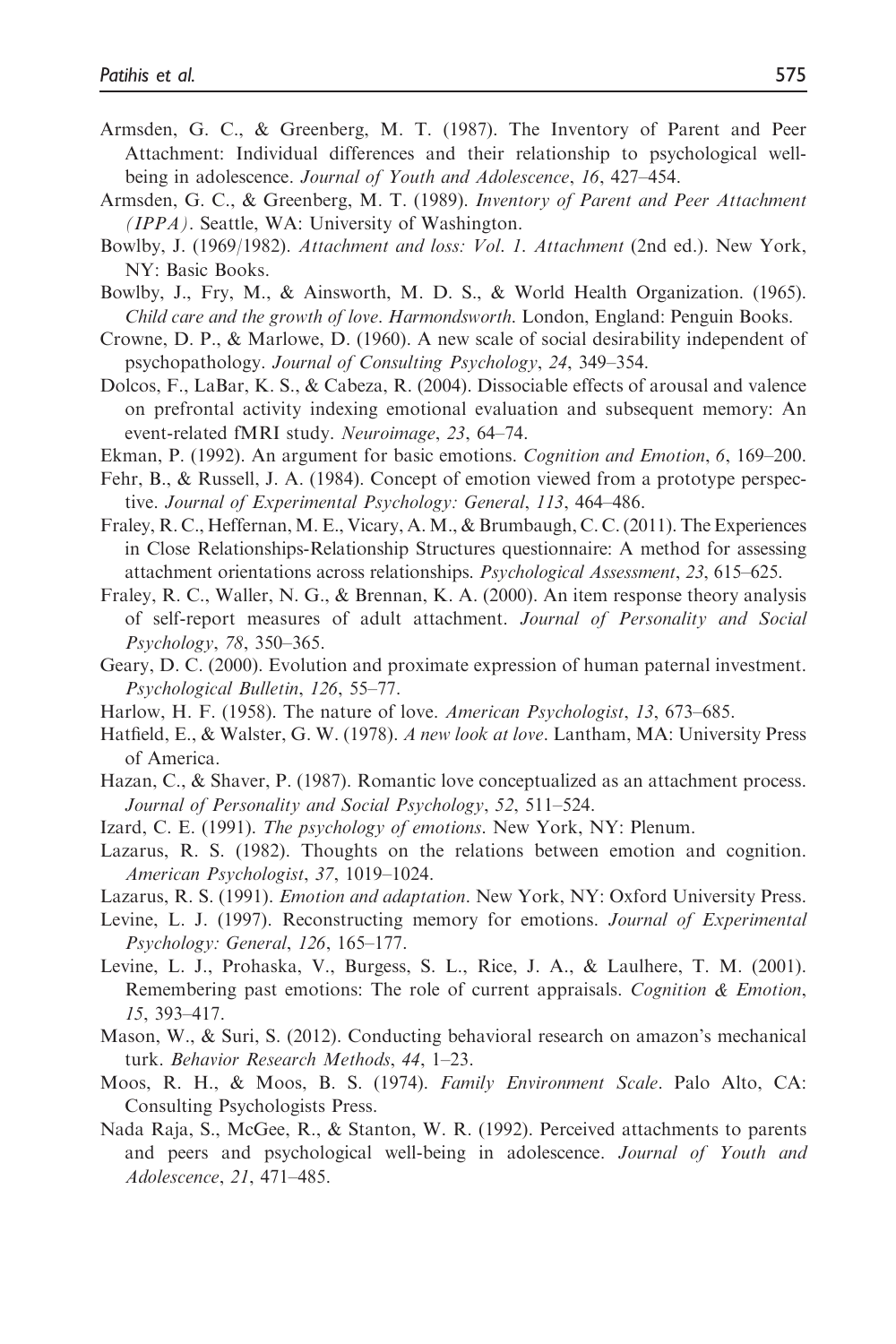- Nijenhuis, E. R., Van der Hart, O., & Kruger, K. (2002). The psychometric characteristics of the Traumatic Experiences Checklist (TEC): First findings among psychiatric outpatients. Clinical Psychology & Psychotherapy, 9, 200–210.
- Oatley, K., & Johnson-Laird, P. N. (1987). Towards a cognitive theory of the emotions. Cognition and Emotion, 1, 29–50.
- Parker, G. (1983). Parental overprotection: A risk factor in psychosocial development. New York, NY: Grune & Stratton.
- Parker, G. (1988). The Parental Bonding Instrument: Psychometric properties reviewed. Psychiatric Developments, 7, 317–335.
- Parker, G., Tupling, H., & Brown, L. B. (1979). A Parental Bonding Instrument. British Journal of Medical Psychology, 52, 1–10.
- Paterson, J., Pryor, J., & Field, J. (1995). Adolescent attachment to parents and friends in relation to aspects of self-esteem. Journal of Youth & Adolescence, 24, 365–376.
- Patihis, L. Cruz, C. S., & Herrera, M. E. (2018). Changing current appraisals of mothers leads to changes in childhood memories of love towards mothers. Manuscript submitted for publication.
- Patihis, L., Jackson, C. E., Diaz, J. C., Stepanova, E. V., & Herrera, M. E. (2019). Black American college students report higher memory of love for mothers in childhood than White students. Psychological Reports, 122, 880–898.
- Phan, K. L., Wager, T., Taylor, S. F., & Liberzon, I. (2002). Functional neuroanatomy of emotion: A meta-analysis of emotion activation studies in PET and fMRI. Neuroimage, 16, 331–348.
- Roseman, I. J. (1994). Emotions and emotion families in the emotion system. In N. H. Frijda (Ed.), Proceedings of the 8th meeting of the International Society for Research on Emotions (pp. 171–175). Cambridge, England: Cambridge University Press.
- Rubin, Z. (1970). Measurement of romantic love. Journal of Personality and Social Psychology, 16, 265–273.
- Schachter, S., & Singer, J. (1962). Cognitive, social, and physiological determinants of emotional state. *Psychological Review*, 69, 379–399.
- Scherer, K. R., Schorr, A., & Johnstone, T. (Eds.). (2001). Appraisal processes in emotion: Theory, methods, research. Oxford, England: Oxford University Press.
- Shaver, P. R., Morgan, H. J., & Wu, S. (1996). Is love a 'basic' emotion? Personal Relationships, 3, 81–96.
- Shaver, P. R., Schwartz, J., Kirson, D., & O'Connor, C. (1987). Emotion knowledge: Further exploration of a prototype approach. Journal of Personality and Social Psychology, 52, 1061–1086.
- Shaver, P. R., Wu, S., & Schwartz, J. C. (1992). Cross-cultural similarities and differences in emotion and its representation. In M. S. Clark (Ed.), *Emotion* (pp. 175–212). Thousand Oaks, CA: Sage Publications.
- Sibley, C. G., Fischer, R., & Liu, J. H. (2005). Reliability and validity of the revised Experiences in Close Relationships (ECR-R) self-report measure of adult romantic attachment. Personality and Social Psychology Bulletin, 31, 1524–1536.
- Sternberg, R. J. (1986). A triangular theory of love. *Psychological Review*, 93, 119–135.
- Sternberg, R. J. (1987). Liking versus loving: A comparative evaluation of theories. Psychological Bulletin, 102, 331–345.